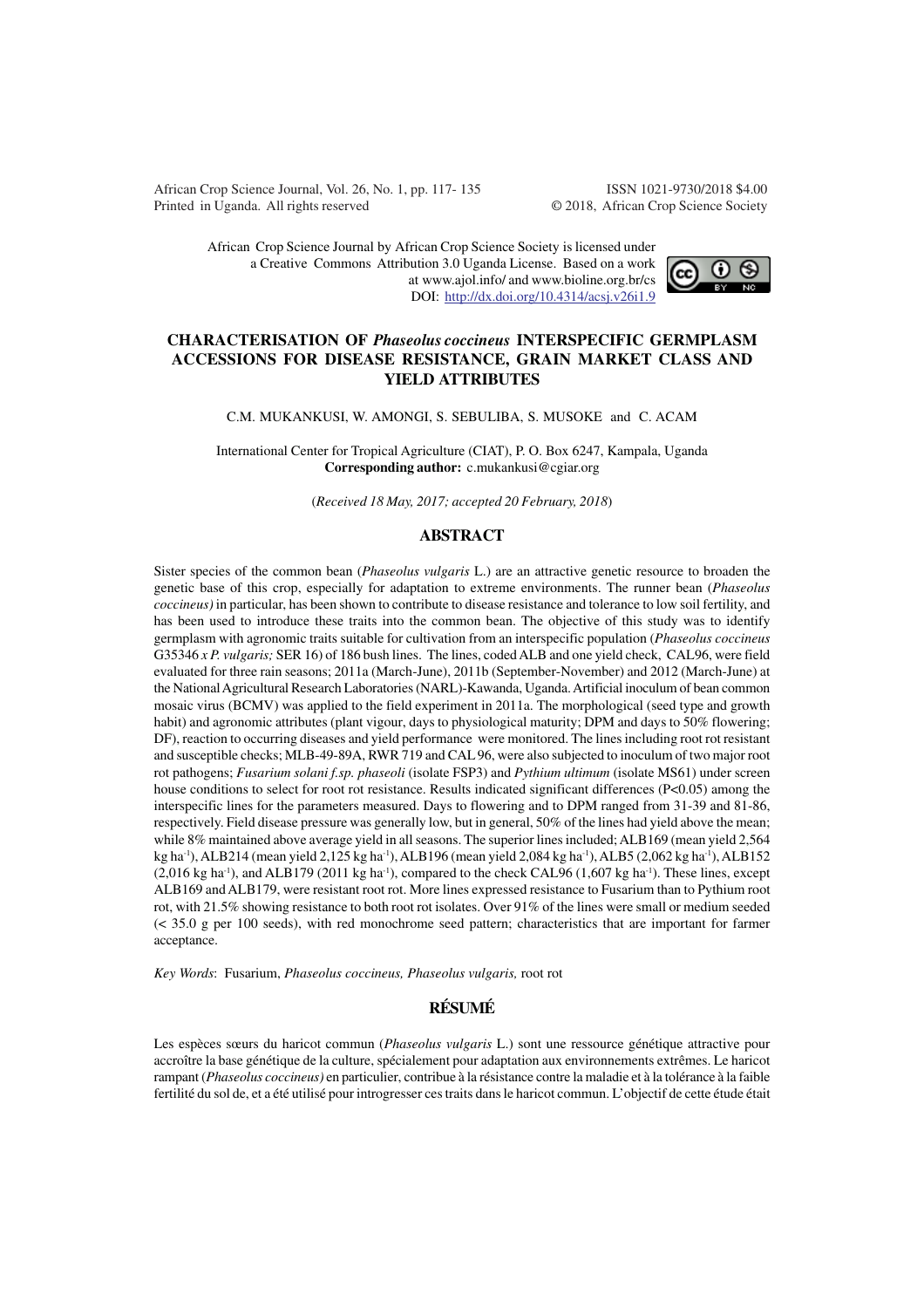#### 118 C.M. MUKANKUSI *et al.*

d'identifier le germplasm avec des traits agronomiques favorable à la culture d'une population interspécifique (*Phaseolus coccineus* G35346 *x P. vulgaris;* SER 16) d'une série de 186 lignées. Les lignées le ALB codé sur le rendement de contrôle, CAL96, étaient évaluées pendants trois saisons pluvieuses 2011a (Mars-Juin), 2011b (Septembre-Novembre) et 2012 (Mars-Juin) aux laboratoires Nationaux des Recherches Agricoles (NARL)- Kawanda, Ouganda. L'inoculation artificielle du virus mosaïque (BCMV) du haricot commun était appliquée aux expérimentations du champ en 2011a. Les attributs morphologiques (type de graines et l'habitude de croissance) et agronomiques (vigueur de plant, le nombre de jours de maturité physiologique, DPM et le nombre de jours de 50% de floraison ; DF) ; la réaction à l'apparition de maladies et la performance de rendement étaient suivis. Les lignées comportant des contrôles résistants et susceptibles à la pourriture des racines; MLB-49-89A, RWR 719 et CAL 96, étaient aussi sujets à l'inoculum de deux pathogènes majeurs causant la pourriture des racines ; *Fusarium solani f.sp. phaseoli* (isolat FSP3) et *Pythium ultimum* (isolat MS61) sous les conditions de la serre afin de sélectionner pour la résistance contre la pourriture des racines. Les résultats ont indiqué de différences significatives (P<0.05) entre les lignées interspécifiques pour les paramètres mesurés. Le nombre de jours de floraison et DPM ont varié entre 31-39 et 81-86, respectivement. La pression des maladies du champ était généralement faible, mais en général, 50% des lignées ont eu un rendement au-dessus de la moyenne ; alors que 8% ont maintenu leur rendement au-delà pendant toutes les saisons. Les lignées supérieures comprenaient ; ALB169 (rendement moyen 2 564 kg ha-1), ALB214 (rendement moyen 2 125 kg ha-1), ALB196 (rendement moyen 2 084 kg ha-1), ALB5 (2 062 kg ha-1), ALB152 (2 016 kg ha-1), et ALB179 (2011 kg ha-1), comparées aux contrôles CAL96 (1 607 kg ha-1). Ces lignées, à l'exception d'ALB169 et ALB179, étaient résistantes à la pourriture de la racine. De nombreuses lignées ont exprimé leur résistance à la pourriture de racines due au Fusarium qu'au Pythium, avec 21.5% montrant leur résistance aux deux isolats de pourriture de racines. En plus, 91% des lignées ont de petites ou moyennes graines (< 35.0 g par 100 graines), avec une monochrome rouge de motif germinal ; des caractéristiques qui sont importantes pour l'acceptation du producteur.

*Mots Clés*: Fusarium, *Phaseolus coccineus, Phaseolus vulgaris,* pourriture de racine

#### **INTRODUCTION**

Common bean (*Phaseolus vulgaris* L.), plays a significant role in human nutrition and livelihood (Akibode and Maredia, 2011, CGIAR, 2017) by feeding over 100 million people in Africa (Buruchara *et al*., 2011). Beans contain two to three times as much protein as cereals, and can reduce the risk of chronic diseases such as diabetes, heart disease, and cancer. Common beans are important sources of micronutrients, such as iron and zinc (US Dry Bean Council, 2011). In addition to their nutritional benefits, they are important components of African cropping systems, because they participate in nitrogen fixation in the soil (Manrique *et al*., 1993; Giller, 2001).

Production of common bean is constrained by a number of biotic and abiotic factors (Beebe *et al*., 2013), among which are bean root rots caused by a complex of pathogens, *Pythium spp*., *Fusarium spp. Sclerotium rolfsii* and *Rhizoctonia solani* (Tusiime, 2003,

Mukankusi, 2008). Yield losses of up to 100% have been reported due to root rots (Otsyula *et al*., 2003; Spence, 2003; Otsyula and Ajanga, 2004). This, usually occurs when susceptible varieties are grown under environmental conditions favourable for pathogen development; namely high levels of humidity and low temperatures ranging from 14 to 17  $\mathrm{C}$  (Buruchara and Rusuku, 1992). Root rots are particularly severe in poor soils, that are common in farmers' fields in most of Sub-Saharan Africa due a probable imbalance between the beneficial and disease-causing organisms in the soil (Abawi and Widmer 2000).

Though root rot pathogens occur in a complex, small differences in the microclimate result in one pathogen dominating over the other. Resistant varieties are a key and practical component of an integrated management package for bean root rot, especially for smallscale farmers (Abawi *et al*., 2006). Most of bean varieties, currently grown in East Africa, are susceptible to root rot (Buruchara *et al*.,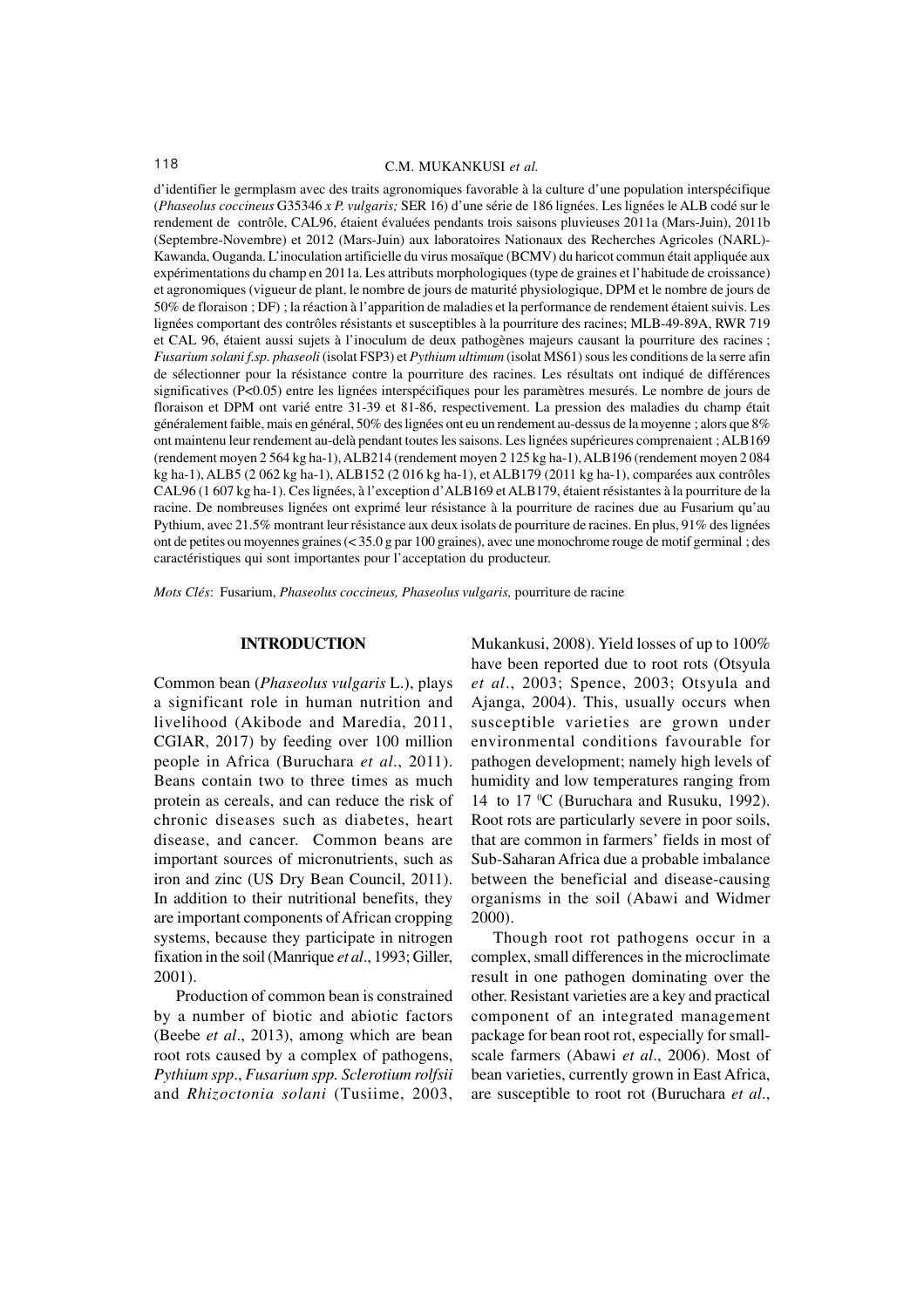2014); but varieties resistant to Pythium root rot have been released by the bean programme in Kakamega, Kenya (PABRA report, 2015) and by NACRRI bean programme in Uganda in 2003 (Namayanja *et al*., 2003). Resistance to the different pathogens causing root rot has been shown to be genetically different (Ongom *et al*., 2012), thus necessitating identification of germplasm with combined resistance to the complex of pathogens. The wild relatives of the common bean, such as runner bean (*P. coccineus*), are an attractive option to source for genes for important traits to broaden the genetic base of common bean, especially for adaptation to extreme environments (Porch *et al*., 2013; Redden *et al*., 2015), including root rot resistance.

Over 30 species of *Phaseolus* have been reported (Debouck, 1991; 1999) and of these, five; common bean (*Phaseolus vulgaris* L.), yearlong bean (*Phaseolus polyanthus* Greenman, also known as *Phaseolus dumosus*), runner bean (*Phaseolus coccineus* L.), tepary bean (*Phaseolus acutifolius* A. Gray) and lima bean (*Phaseolus lunatus* L.) are domesticated (Gepts and Debouck, 1991; Debouck, 1999). The common bean (*P. vulgaris*) possesses, by far, the widest use of all *Phaseolus* spp.; representing over 85% of the area planted to cultivated species in this genus worldwide (Singh, 2001).

The wild ancestors of the common bean and its relatives evolved on the margins of forests in which competition for light was intense; where drought was occasional, and nutrients in soils with high organic matter were typically not critically limiting (Gepts and Debouck, 1991; Debouck, 1999). These sister species, hence, represent a wealth of adaptive capacity for the improvement of common bean as a results of their evolutionary origins (Porch *et al*., 2013); and are, hence, a target for introduction into common bean through standard genetic improvement and widecrossing/introgression.

The sister species, notably runner and tepary bean, have always existed as weeds or "escapes" in forests, hedges; and in a few instances, especially in the West African countries, as a source of food with no major research support. However, they are slowly gaining attention as both food and cash crops, mainly due to their hardiness in changing and extreme weather conditions (PABRA, 2013). The runner bean is an important source of disease resistance, cold tolerance and lodging resistance, which are useful traits to improve common bean (Schwember *et al*., 2017). Use of wild relatives to crop species has been limited mainly due to the possible challenges of cross incompatibility, sterility, reduced recombination, and negative linkages to negative traits (Yadav *et al*., 2015).

The Bean programme of the International Centre for Tropical Agriculture (CIAT) has made use of these species to improve pest and disease resistance, drought and heat tolerance, low soil phosphorus availability and tolerance to aluminum toxicity of the common bean (Beebe *et al.*, 2011). This study sought to evaluate the field performance and seed characteristics of an interspecific population developed from *P. coccineus* line (G35346) and *P. vulgaris* (SER 16), developed at CIAT, and identify lines resistant to root rot and Bean Common Mosaic Virus (BCMV).

#### **MATERIALS AND METHODS**

**Experimental site.** This field experiment was conducted at the International Centre for Tropical Agriculture (CIAT) Uganda station, based at the National Agricultural Research Laboratories (NARL), located at Kawanda in central Uganda. NARL is located 32° 31'E, 0°252 N with an altitude of 1190 masl; and is characterised by a bimodal rainfall pattern. The study was repeated during three rainy seasons namely; 2011a and b, and 2012a, where "a" is the first rainy season (March-June) and "b" is the second rainy season (September-December). Soil properties of the experimental sites are summarised in Table 1. Soil was generally low in available phosphorus and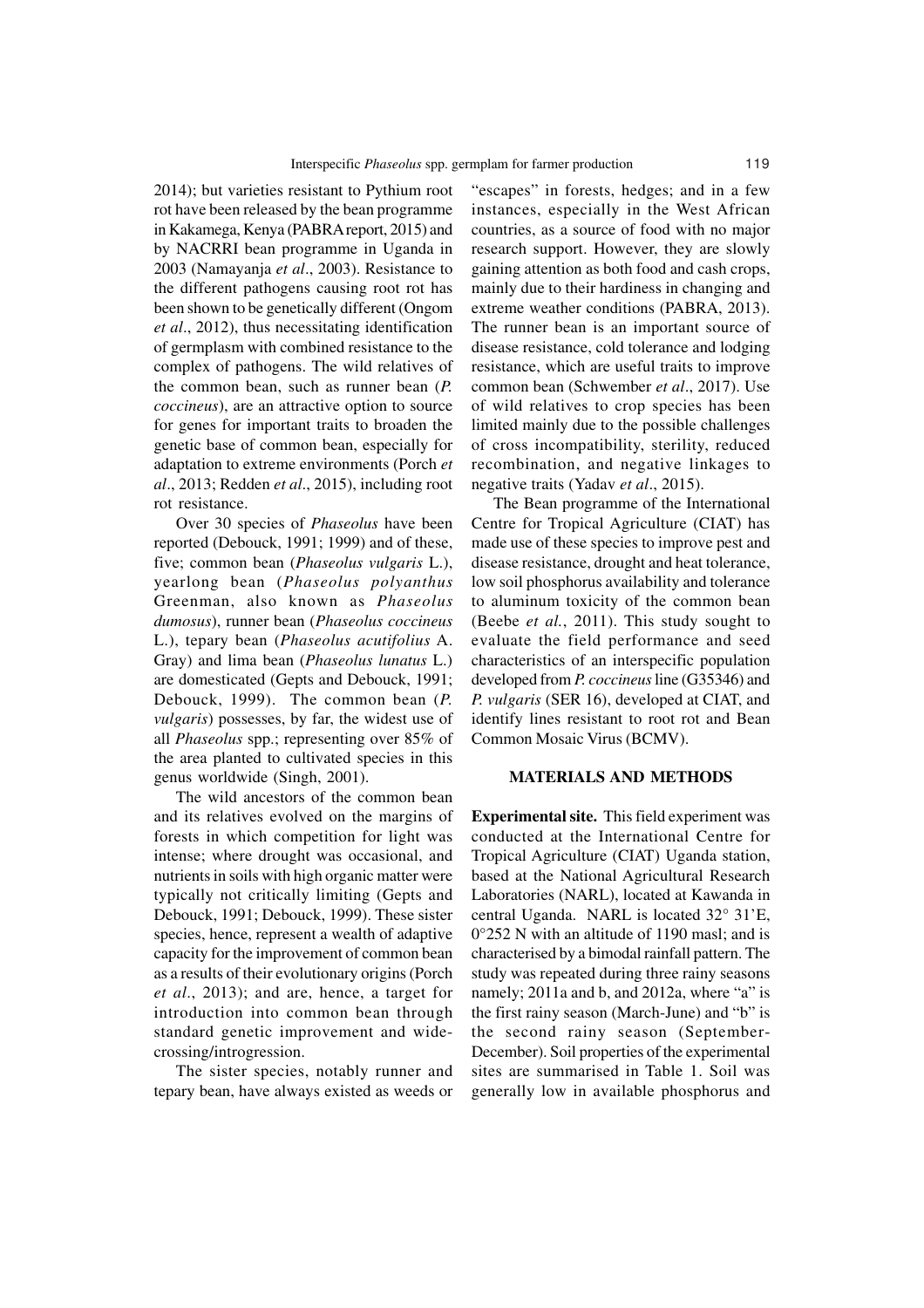| Season            | pΗ          | 0M                           | N   | P    | Ca          | Mg    | K     | Fe     | Zn   |
|-------------------|-------------|------------------------------|-----|------|-------------|-------|-------|--------|------|
|                   |             | $%$ $\overline{\phantom{0}}$ |     |      | ___________ |       | ppm   | ______ |      |
| 2011b             | 5.3         | 9.8                          | 0.4 | 5.9  | 1716.9      | 361.8 | 240.4 | 147.7  | 4.9  |
| 2012a             | 5.1         | 5.3                          | 0.3 | 4.8  | 1888.2      | 522.0 | 214.3 | 80.6   | 4.0  |
| Critical values   | 5.2         | 3.0                          | 0.2 | 5.0  | 350.0       | 100.0 | 150.0 |        |      |
| Sufficient levels | $5.2 - 7.0$ | 6.0                          | 0.3 | 20.0 | 2000.0      | 600.0 | 500.0 | 50.0   | 20.0 |

TABLE 1. Soil characteristics of two different field sites utilized in each of the three experimental seasons (2011b and 2012a) at the national Agricultural Research Laboratories, Kawanda, in Uganda

OM = Organic matter, N = Nitrogen, P = Phosphorus, Ca = Calcium, K-Potassium, Fe = Iron, Zn = Zinc

exchangeable potassium, but with sufficient nitrogen. The screen house trial was conducted at the same location in the CIAT disease screen house.

**Genetic materials assessed.** One hundred and eighty six *P. coccineus* interspecific lines, coded ALB were studied. The lines were developed at the International Centre for Tropical Agriculture (CIAT) in Cali-Palmira, Colombia, from a *Phaseolus vulgaris* accession SER 16, a drought-tolerant and small red bush bean; and a *Phaseolus coccineus* (runner bean) accession, G35346 (medium sized, cream purple speckled seed), a known source of root rot resistance (Boomstra *et al*., 1977; Beebe *et al*., 1981; Silbernagel, 1987). Variety CAL 96 (Calima), bred at CIAT and a commercial variety in many East African countries, was used as a yield check. Lines, RWR 719 (Rwanda accession), a small red bush bean, and MLB-49-89A (Democratic Republic of Congo accession), medium black bush semi-climbing bean, were used as resistant checks for Pythium and Fusarium root rots in the screen house, respectively.

**Field experimental design.** The experiment was established in an alpha lattice design, with two replications. Each plot comprised of 3 rows of 3-metres length for each entry, with a spacing of 50 cm between and 10 cm within rows.

Weeding was done twice, at V3 stage (when 50% of the plants had the first trifoliate leaf completely unfolded), and the second at R7 (when 50% of the plants present the first pod with the flower's corolla hanging or detached) growth stage. An insecticide, Dimethoate, and two fungicides (Benlate and Ridomil), were applied weekly against insect pests and fungal diseases, until flowering stage. The two fungicides were alternated on a weekly basis. NPK. 17:17:17 fertiliser was hand applied just before planting at the rate of  $125$  kg ha<sup>-1</sup>.

**Screening for bean common mosaic virus (BCMV) under field conditions.** In 2011a, a field experiment was artificially inoculated with Bean Common Mosaic Virus (BCMV) to test for resistance to this disease and its necrotic strain, Bean Common Mosaic Necrosis Virus (BCMNV). Symptomatic leaves from a field grown BCMV susceptible variety, G2333, were plucked and washed with tap water, to remove dirt. The leaves were placed in a refrigerator for at least 4 hours to stabilise the virus (Mills and Silbernagel (1992).

The refrigerated leaves were then ground in a phosphate buffer in proportion of 1:5 (w/ v), i.e., 1 g of leaves in 5 ml of the cold buffer to stabilise the virus released in the sap by crushing leaf cells. The buffer was prepared by mixing Potassium phosphate solution (1.36%) with 0.14% Sodium phosphate solution (stock solutions) in the proportion of 30 ml of potassium phosphate solution with 70 ml of sodium phosphate solution in 900 ml of deionised distilled water, as a working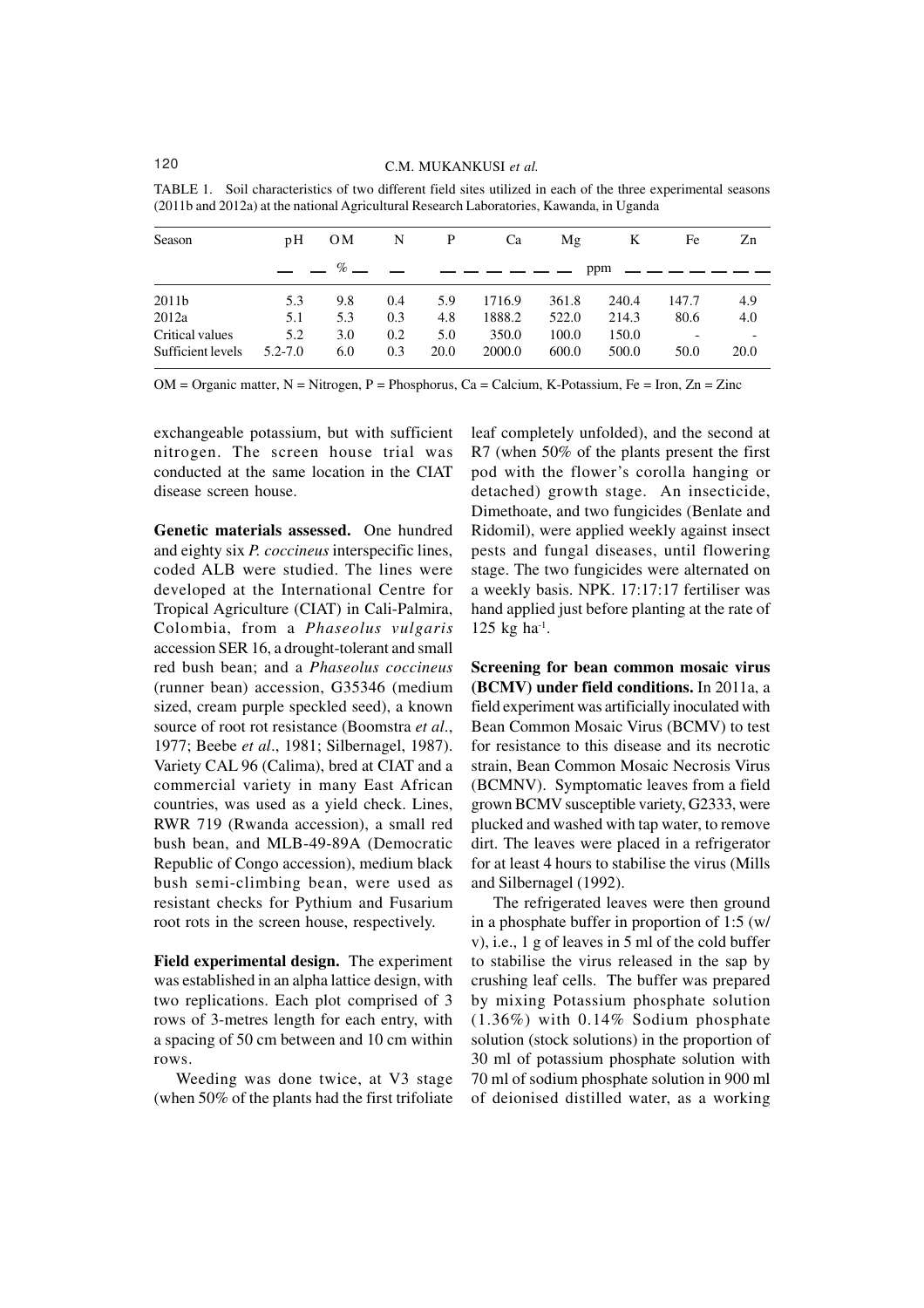solution and pH adjusted to 7.0 (Mills and Silbernagel, 1992). To inoculate the plants, acid washed sand was added to the buffer to act as an abrasive. After grinding, the sap was filtered to remove leaf debris (Chiumia and Msuku, 2001).Using a multiple needle, holes were punched on the primary leaves, which are critical for virus attack (Larsen *et al*., 2005), of 10 randomly selected plants per plot. The solution was gently rubbed on the entire surface of punched leaves, by rubbing gently with a sterilised sponge dipped in the slurry, 8-14 days after planting. During this process, the sand wounds the leaf cells and facilitates easy entry of the virus into plant cells to initiate infection. The solution and cotton wool were changed for every plant to avoid plant to plant contamination. The inoculum was maintained on ice until the inoculation process was completed.

**Screening for root rot resistance under screen house conditions.** To identify root rot disease resistant lines, the 186 ALB lines were challenged with *Pythium* and *Fusarium* fungal isolates maintained at CIAT-Uganda, i.e. MS61 for *Pythium ultimum* and FSP3 for *Fusarium solani* f.sp. *phaseoli*.

MS61 cultures maintained at the NARL laboratory were reactivated by sub-culturing onto fresh potato dextrose Agar (PDA) media in Petri dishes in a screen house. Pathogen inoculum was produced on finger millet grain as a medium for fungal growth. Approximately 200 ml of distilled water was added to every 300 g of grain and the mixture placed in polyethylene bags. The millet was double sterilised at 121  $\mathrm{^0C}$  for 1 hour in an autoclave and allowed to cool. Each bag was inoculated with 3 - 4 discs of agar bearing the growing cultures, by placing the discs at different positions in the finger millet bag. The bags were incubated in a sterile environment at room temperature for at least 12 days, to allow uniform growth of mycelia over the millet grain. After incubation, the millet with Pythium inoculum was mixed in steam sterilised soil

(soil is steam sterilised overnight and allowed to cool for one day) at a ratio of 1:8 v/v inoculum to soil; and then placed in wooden flat trays of  $0.74 \times 0.42 \times 0.115$  cm<sup>3</sup>, and left to stabilise in the soil for 7 days.

To test the inoculum levels in the soil, a susceptible check variety, CAL96 was planted in the soil and evaluated after 21 days. This process was repeated until a score of 9 (on a 1-9 scale described below) was obtained as a means of increasing inoculum levels in the soil. Thereafter, the susceptible check was uprooted and the test lines planted in a randomised complete block design (RCBD) with two replications. Each tray contained eight test lines, planted in 10 rows; each row representing a unique line of 6 plants and two rows for two check lines; RWR 719 (resistant) and CAL 96 (susceptible).

After three to five days from planting (when <80% of the seedlings had emerged), the trays were flooded with tap water and this was maintained for 7- 10 days to create favourable microclimate for the pathogen to move through the soil pores and infect the seedlings (Mukalazi, 2004). In the  $3<sup>rd</sup>$  week, the soil water level was slowly reduced by decreasing the frequency of watering, to approximately 3 times a week. The experiment was repeated once.

Similar to Pythium root rot, inoculum of one *Fusarium solani* fsp. *phaseoli* isolate (FSP-3) maintained at NARL, was produced by subculturing the fungus stored on Agar (PDA) slants in the laboratory onto potato dextrose agar (PDA) plates; and allowing the fungus to grow for a period of up to 21 days. Borosilicate glass bottles of 500 ml capacity were partially filled with sorghum seed (2/3 capacity) and 150 ml of distilled water was added. The bottles were sealed and autoclaved for 1 hour at 121 $\degree$ C. For each PDA plate bearing the fungal colony, 10 ml of sterile deionised water was added and the fungus scrapped from the media to mix with water and make a slurry. The slurry was then spread evenly onto the surface of the already prepared sorghum medium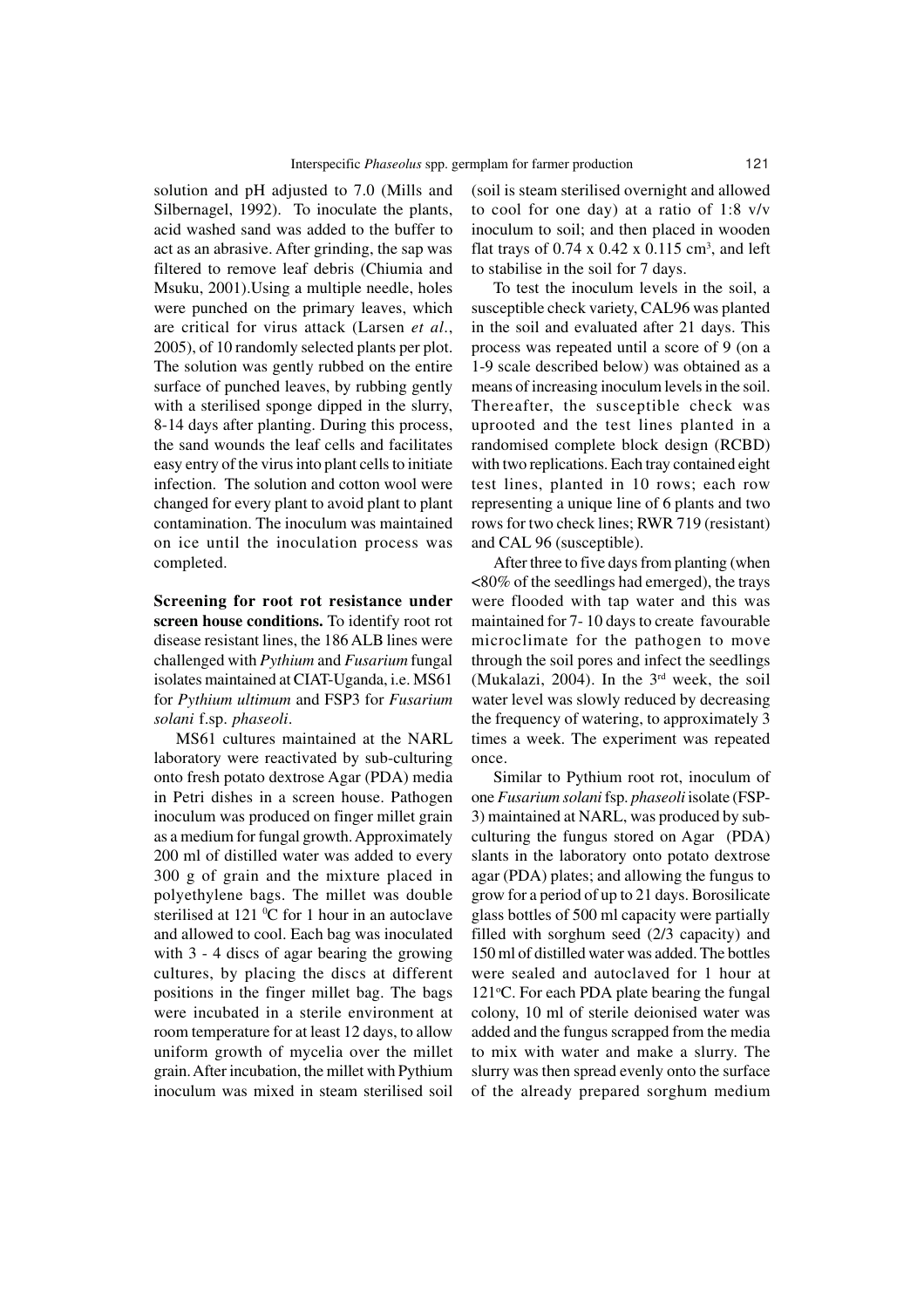within the bottles. The bottles were resealed and agitated to mix the slurry with the sterilised sorghum. The mixture was incubated in the laboratory at  $20-28$ °C for 5 days, to allow the pathogen to grow; after which the bottles were opened. The opening was protected using foil paper to prevent contamination, to allow evaporation of excess moisture and nutrient solution. After 21 days of incubation, the bottles were emptied onto a clean surface, and the medium slowly dried under room temperature to allow for maturation of the fungal resting spores (Tusiime, 2003; Mukankusi *et al.,* 2010).

Rectangular wooden trays (0.74 x 0.42 x 0.115m<sup>3</sup> ) were partially filled (2/3 capacity) with steam sterilised loamy sand soil and the prepared inoculum added to the soil at a rate of 500 ml inoculum per tray, prior to planting. The trays were then covered with polyethylene bags for a week to facilitate sporulation before repeatedly planting the susceptible check CAL96 in the soil till 4 weeks old before uprooting it and planting again until a score of 9 on a 1-9 scale (IBP, 2013 described below) was attained. This acted as a means of increasing pathogen inoculum levels in the soil.

Thereafter, test lines were planted in a Randomised Complete Block Design (RCBD), with three replications. Each tray was planted with five test lines and two checks, MLB-49- 89A (resistant) and CAL 96 (susceptible) with each test line having two rows of 10 plants each. The experiment was repeated once (hence two cycles of screening for each root rot pathogen).

#### **Data collection**

**Field experiment.** Data were collected on days to 50% flowering (DF) and days to physiological maturity (DPM). Severity of occurring diseases (angular leaf spot, anthracnose, BCMV, common bacterial blight and rust), and incidence of BCMNV from the field experiments was collected. Severity of Pythium and Fusarium root rot diseases in the screen house experiment.

Days to flowering (DF) was recorded at R6 plant growth stage, as the number of days from planting to the day when 50% of plants had at least one flower. Days to physiological maturity (DPH) was recorded at R9 plant growth stage, as the number of days from planting to the day when the first pod began to discolour in 50% of the plants (IBP, 2013). Growth vigour was recorded on 1-9 scale; where  $1 = \text{excellent}, 3 = \text{good}, 5 = \text{const}$ intermediate,  $7 = poor$ ,  $9 = very poor$  (IBP, 2013). Severity of field occurring diseases (angular leaf spot, anthracnose, common bacterial blight and rust) was recorded on plot basis at R6 stage using a 1-9 scale for each disease as described in the Trait Dictionary (IBP, 2013).

Data were collected on angular leaf spot (ALSF), angular leaf spot in the field on pods (ALSFP) caused by a fungal pathogen, *Psuedocercospora griseola*, common bacterial blight on leaves (CBBFL), common bacterial blight on pods (CBBFP) caused by *Xanthomonas campestris*, rust on leaves (RUSTF) caused by *Uromyces appendiculatus*, anthracnose on leaves (ANTFL) caused by *Colletotrichum lindemuthianum* and bean common mosaic virus (BCMV) (2012a). In summary;  $1 = no$  visible disease symptoms, 3 = presence of a few small lesions covering appoximately 2% of the leaf surface area;  $5 =$ presence of several small lesions covering appoximately 5% of the leaf or pod area;  $7 =$ abundant and generally large lesions that cover appoximately 10% of the leaf or pod surface area. Lesions may coalesce to produce larger infected areas associated with chlorotic tissue. Lesions may also be found on the stem and branches; 9= 25% or more of the leaf or pod surface area is covered by large and often coalescing lesions. Abundant lesions are present on stem and branches.

The number of plants per plot, showing bean common mosaic necrotic virus (BCMNV) symptoms (black root) was recorded.

Harvesting was done when 90% of the pods changed colour from green to yellow (Munoz-Perea *et al.,* 2006). Plants were cut from the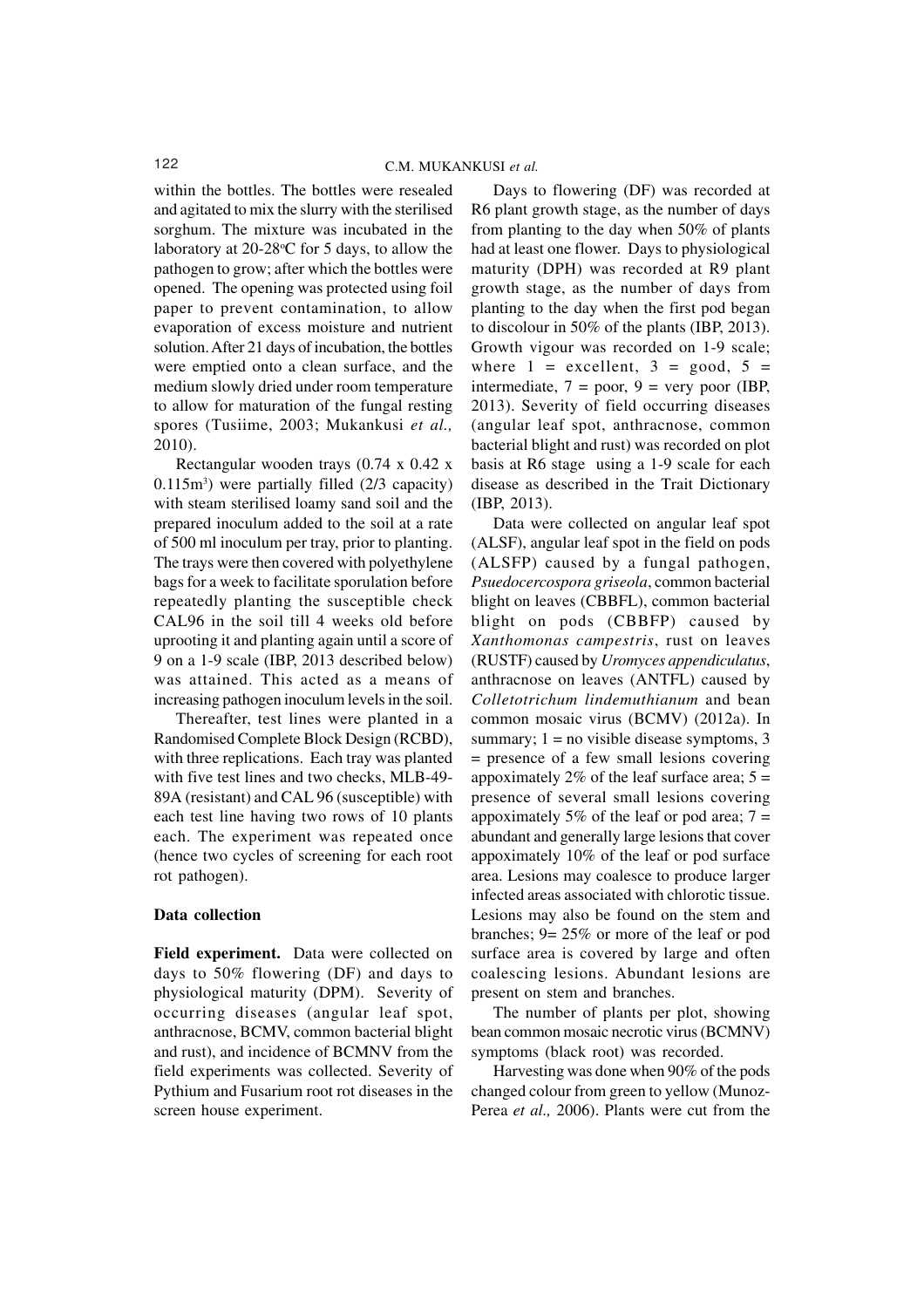base and bundled up per plot; and taken to the drying shed to allow for further drying. Thereafter, threshing was done using a locally fabricated single bundle thresher. Threshed seed was winnowed and hand-sorted. The seeds were further sun-dried to about 13% moisture content (measured using a moisture meter), and weighed using an analytical weighing scale. Plot yield per hectare (YDHA) was estimated by calculation (IBP, 2013).

Seed size was characterised based on weight of 100 seeds, seed colour and pattern (IBP, 2013). One hundred seed weight was obtained by taking 100 seeds weight per plot. According to Evans (1973; 1980), genetic diversity in common bean may be organised into three general classes and two genepools; according to seed size namely, the largeseeded  $(>40 \text{ g } 100 \text{ seed weight}^{-1})$  Andean genepool and the medium (25-40 g 100 seed weight<sup>-1</sup>) and small  $\left(\frac{25 \text{ g } 100 \text{ seed weight}^{-1}}{2}\right)$ seeded Middle American genepool.

In terms of seed colour, primary seed color, secondary seed colour and seed colour pattern were assessed. Primary Seed colour (PSC) and secondary seed colour (SSC) was assessed using 1-9 scale; where, Primary  $1 =$  white, 2  $=$  cream-beige,  $3$  = yellow,  $4$  = brown-maroon,  $5 = pink$ ,  $6 = red$ ,  $7 = purple$ ,  $8 = black$  and 9 = others; Seed colour pattern (SCP) was visually assessed as the distribution of colours on the seeds coat on a  $0-6$  (O, M, J, P, R, B), where  $O =$  no pattern or monochrome,  $M =$ mottled,  $J =$  speckled,  $P =$  pinto,  $R =$  striped and  $B = bicolor.$ 

Growth habit was assessed on a 1-5 scale (IBP, 2013) as follows:  $1 =$  determinate bush.  $2$  = indeterminate bush habit, erect stems and branches,  $3$  = indeterminate bush habit with weak main stem; and prostrate stem and branches, 4 = indeterminate climber habit with weak, long and twisted stem and branches and  $5 =$  determinate climber.

**Screening for Pythium and Fusarium root rot disease severity under screen house conditions.** Root rot severity was assessed at 21 days after planting. All plants were uprooted

per test genotypes per replicate. The roots were washed with tap water and the lower hypocotyl discoloration and damage visually assessed using a 1 - 9 scale (IBP, 2013), where  $1 =$  no visible symptoms, 3 approximately 10% of the hypocotyl and root tissues covered with lesions,  $5 =$  approximately 25% of the hypocotyl and root tissues covered with lesions but tissues remain firm with deterioration of the root system, 7 approximately 50% of the hypocotyl and root tissues covered with lesions combined with considerable softening, rotting and reduction of root system; 9 approximately 75% or more of the hypocotyl and root tissues affected with advanced stages of rotting combined with severe reduction in the root system. The mode (most common score) of the root rot disease scores was obtained.

**Data analysis.** Data for each season were analysed separately to assess within season variability before performing combined analyses to assess variability and stability across seasons. Data were subjected to analysis of variance (ANOVA) using GenStat, Release 16.2, PC/Windows 7; VSN International Ltd. (GenStat. 2013). For all diseases, except for BCMNV, ranking of the lines was  $1-3$  = resistant: no visible symptoms or very light symptoms,  $4-6$  = intermediate: visible and conspicuous symptoms resulting only in limited economic damage, 7-9 = susceptible: severe to very severe symptoms causing considerable yield losses or plant deaths.

#### **RESULTS**

**Yield characterisation of** *P. coccineus* **interspecific lines.** There were no significant differences (P<0.001) among the lines for yield; however, the lines behaved differently across the three seasons (Table 1). The highest yields were recorded in season 2011b (average yield =1661 kg ha<sup>-1</sup>); followed by 2012a (average yield =  $1558$  kg ha<sup>-1</sup>) and 2011a (average yield =  $1180 \text{ kg}$  ha<sup>-1</sup>) (Table 2). In general yield ranged from  $100 \text{ kg}$  ha<sup>-1</sup> for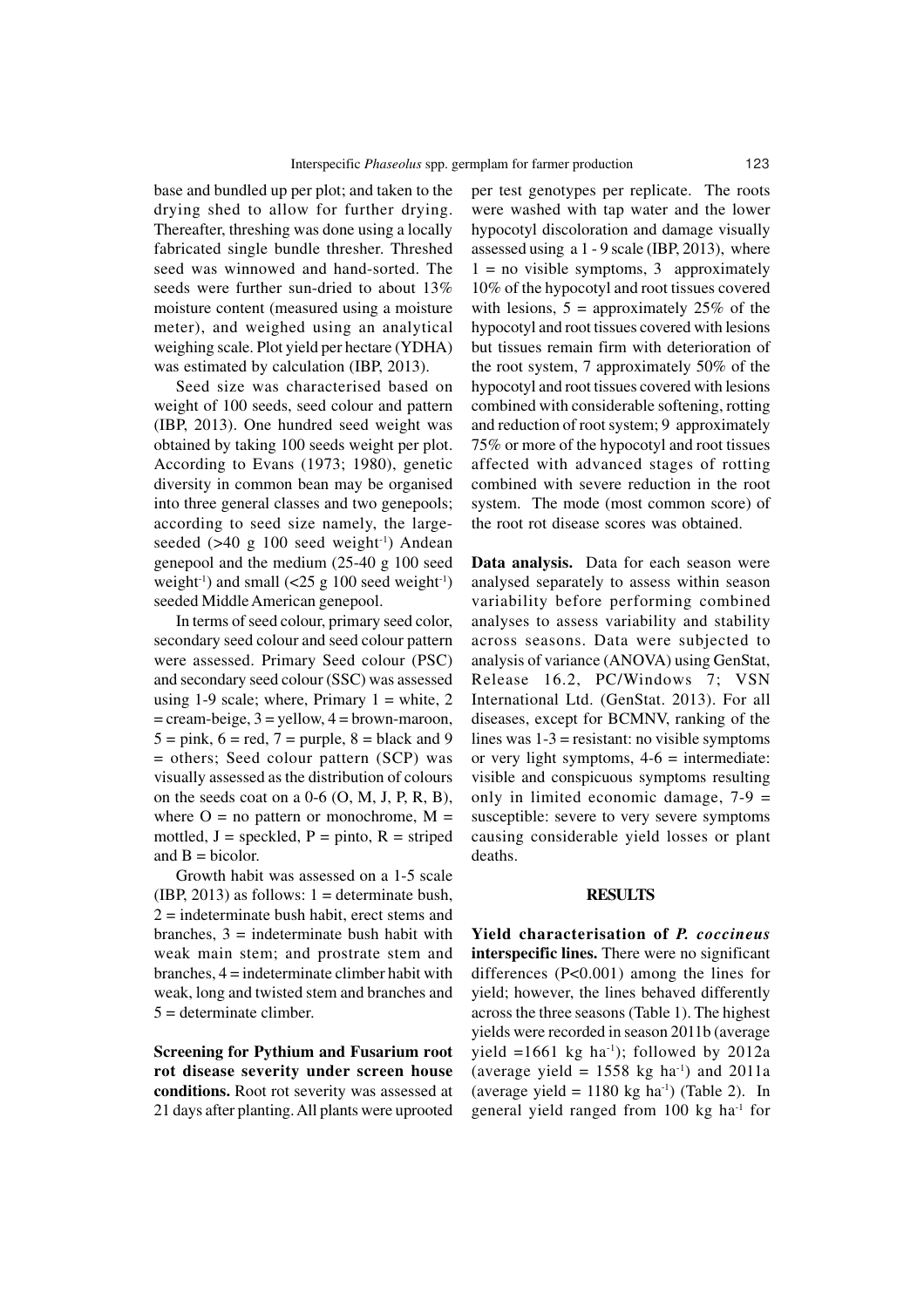| Source of variation | DF   | <b>ALSF</b> | <b>CBBFL</b> | <b>RUSTFL</b> | $BR(\%)$   | YDHA $(kg ha^{-1})$ |
|---------------------|------|-------------|--------------|---------------|------------|---------------------|
| Season $(S)$        | 2    | $137.44**$  | $71.30**$    | $227.00**$    | 5262.7     | 19219344.0*         |
| Rep/S               | 3    | $3.18***$   | 1.52         | $2.43**$      | $814.7***$ | 1708993.3***        |
| Entry               | 187  | $1.48***$   | $1.68*$      | $1.19***$     | $46.6***$  | 413468.4            |
| Entry x S           | 374  | $0.97**$    | $1.29***$    | $0.89***$     | $34.1***$  | 369570.8***         |
| Error               | 561  | 0.75        | 0.92         | 0.63          | 25.5       | 226246.8            |
| Total               | 1127 | 1.19        | 1.30         | 1.21          | 43.3       | 342527.2            |

TABLE 2. Analysis of Variance (ANOVA) of reaction to field occurring diseases and yield performance of 186 interspecific lines at the national Agricultural Research Laboratories Kawanda, in Uganda

 $Rep = replication, DF = degree of freedom, ALSF = angular leaf spot in the field, CBBFL = common bacterial$ blight on leaves in the field,  $RUSTFL$  = rust on leaves in the field,  $BR$  = number of plants with black root expressed as a percentage of germination count, YDHA =seed yield per hectare  $\gamma$ ,  $\gamma$ ,  $\gamma$  =significant at P < 0.05,  $P < 0.01$ ,  $P < 0.001$ , respectively

ALB140 in 2011a to as high as  $3257$  kg ha<sup>-1</sup> by ALB4 in 2011b. On average, 57 lines had yields higher than the average yield of the commercial check (1,607 kg ha) with the lines ALB169 (2,564 kg ha-1), ALB214 (2,125 kg ha-1), ALB196 (2,084 kg ha<sup>-1</sup>), ALB5 (2,062 kg ha-<sup>1</sup>), ALB152 (2,016 kg ha<sup>-1</sup>), and ALB179 (2011 kg ha-1) being the best performing across the three seasons.

**Seed, plant growth and morphological characterisation of** *P. coccineus* **interspecific lines.** Weight for 100 seeds ranged from 19.7 g to 35.6 g, with over 170 lines (91.4%) weighing less than 35 g  $100<sup>-1</sup>$ seeds. Ninety three lines (50%) were hence grouped as small seeded (<25.0 g) and 76 (40.9%) as medium sized seeds (25.1 g - 35.0 g), all fitting in the Middle American genepool. Seed pattern among the 186 lines was mainly monochrome, but some seeds were speckled. Most lines were red seeded, but black, cream, pink, purple and brown seeds were also present (Table 3). Majority of the lines expressed indeterminate bush growth habit (Type 2), with erect stem and branches (96.8%); and a few (3.2%) determinate bush beans (Type 1). Most of the lines produced white flowers (69.4%); while others had red (23.7%) and lavender (7.0) flower colour. Growth vigour for most lines (96.2%) was excellent (89.2%) and good

(10.2%) ranging from 1-4 on 1-9 scale (CIAT, 1987). One line, ALB202, had an intermediate growth vigour (score of 5). Days to flowering and maturity ranged from 31-39 and 81-86. The average days to flowering (DF) and maturity (DPM) were 35 and 85 days, respectively; while the check variety, CAL 96, flowered and matured on day 32 and 81, respectively. Eighty two lines (44.1%) flowered at  $< 34.8$  days and 33.9% of the lines flowered on day 32 or a day earlier or later. Eight percent of the lines matured on the same day as CAL 96, and none was earlier (Table 3).

**Response to field diseases of** *P. coccineus* **interspecific lines.** The experiment was affected by five diseases, namely, angular leaf spot, anthracnose, common bacterial blight, rust and BCMV/BCMNV. Natural disease pressure of the occurring diseases was generally through the experimental period. In general, there were significant differences (P=0.05) among the test lines in the severity of these diseases  $(P \le 0.001)$  (Table 1). For all the fungal diseases, scores ranged from 1- 3 (on a score scale of 1-9), with no lines having scores of 7-9 for any of the diseases. However, 30 and 40 lines had scores of 4-6 for ALSF and RUSTFL, respectively (Table 3). CBB was the most severe across the seasons with 40%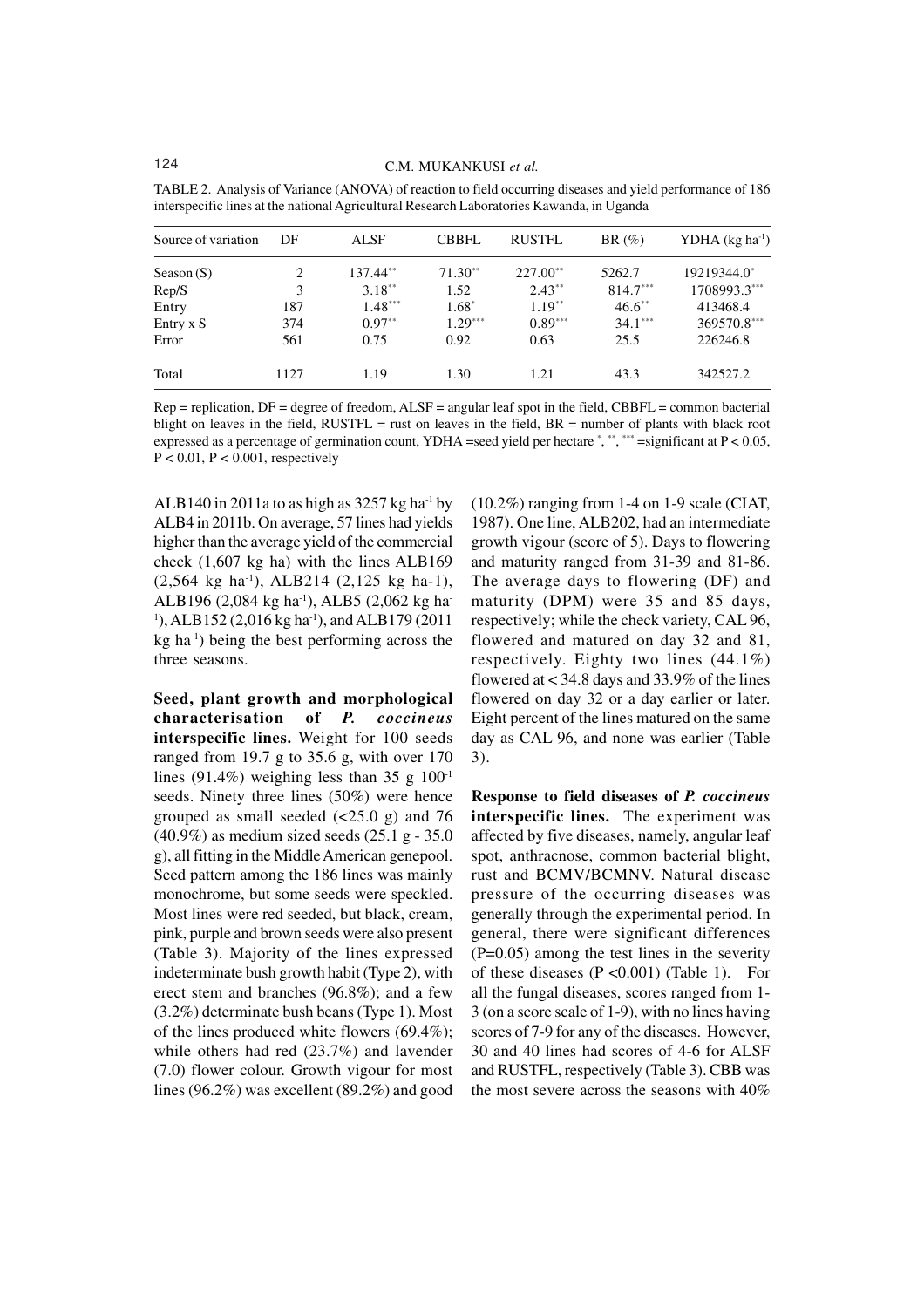| TABLE 3. Agronomic traits of best yield performing interspecific lines evaluated at the National Agricultural |  |  |  |  |
|---------------------------------------------------------------------------------------------------------------|--|--|--|--|
| Research Laboratories (NARL), Kawanda, Uganda                                                                 |  |  |  |  |

| Entry             | Seed pattern   | Market<br>class | 100 SW | Average<br>yield<br>$(kg ha-1)$ | <b>ALSF</b>                 | RUSTFL CBBFL ANTFL |                |                | <b>BR</b><br>incidence<br>$(\%)$ |
|-------------------|----------------|-----------------|--------|---------------------------------|-----------------------------|--------------------|----------------|----------------|----------------------------------|
| <b>ALB101</b>     | Monochrome     | Red             | 20.9   | 1647.0                          | $\overline{c}$              | 1.7                | 2.3            | 1.5            | 3                                |
| ALB102            | Monochrome     | Red             | 23.2   | 1694.0                          | 2.7                         | 1.7                | $\mathfrak{Z}$ | 1.5            | 6.3                              |
| ALB104            | Monochrome     | Red             | 23.4   | 1661.3                          | 2.7                         | 1.7                | 2.7            | 1.5            | 4.3                              |
| ALB105            | Monochrome     | Red             | 27.6   | 1688.0                          | 1.7                         | 1.7                | 2.7            | 1.5            | 5                                |
| ALB109            | Monochrome     | Red             | 24.7   | 1874.7                          | $\overline{c}$              | 1.7                | $\mathfrak{Z}$ | 1.5            | 2.3                              |
| ALB111            | Monochrome     | Red             | 21.2   | 1670.0                          | 2.7                         | 1.7                | 3.7            | 1.5            | 10                               |
| ALB112            | Monochrome     | Red             | 24.3   | 1688.3                          | $\sqrt{2}$                  | 1.7                | 3.7            | 1.5            | 8                                |
| ALB113            | Monochrome     | Pink            | 27.3   | 1701.7                          | $\overline{c}$              | 1.7                | 2.7            | 1.5            | 4.3                              |
| ALB117            | Zebra stripped | Cream           | 24.3   | 1718.0                          | 2.3                         | $\overline{c}$     | $\overline{4}$ | 1.5            | 4.7                              |
| ALB124            | Monochrome     | Red             | 23.9   | 1623.0                          | 3.3                         | 2.3                | 3.3            | 1.5            | $\overline{2}$                   |
| ALB133            | Zebra stripped | Cream           | 27     | 1881.3                          | 1.7                         | 1.7                | $\mathfrak{Z}$ | 1.5            | $\overline{4}$                   |
| ALB143            | Zebra stripped | Cream           | 26.8   | 1615.3                          | 1.7                         | 1.7                | 4.3            | 1.5            | 8.7                              |
| ALB144            | Zebra stripped | Cream           | 25.7   | 1719.3                          | 1.7                         | 1.7                | 3.3            | 1.5            | 7.7                              |
| ALB146            | Monochrome     | Red             | 24.2   | 1882.7                          | 2.3                         | $\sqrt{2}$         | 2.7            | 1.5            | 2.7                              |
| <b>ALB148</b>     | Monochrome     | Red             | 25.7   | 1682.0                          | 2.7                         | 1.7                | 2.7            | 1.5            | 1.7                              |
| ALB149            | Monochrome     | Red             | 31.4   | 1724.7                          | 2.3                         | 1.7                | 2.7            | 1.5            | 1.7                              |
| ALB150            | Monochrome     | <b>Brown</b>    | 21.5   | 1879.0                          | $\mathfrak{2}$              | $\overline{2}$     | 3.7            | 1.5            | $\,8\,$                          |
| ALB151            | Monochrome     | Cream           | 24     | 1609.5                          | $\ensuremath{\mathfrak{Z}}$ | 2.5                | $\overline{4}$ | $\mathfrak{2}$ | 9                                |
| ALB152            | Monochrome     | Red             | 24     | 2016.3                          | $\sqrt{2}$                  | 2.3                | 2.7            | 1.5            | 0.7                              |
| ALB160            | Monochrome     | Red             | 22.5   | 1618.3                          | 2.3                         | 1.7                | 3.3            | 1.5            | 5.7                              |
| ALB165            | Monochrome     | Red             | 26.3   | 1858.7                          | 1.7                         | 1.7                | 3.3            | 1.5            | $\overline{4}$                   |
| ALB166            | Monochrome     | Red             | 29.5   | 1735.0                          | $\mathfrak{2}$              | 1.7                | $\mathfrak{Z}$ | 1.5            | 2.7                              |
| ALB167            | Monochrome     | Red             | 24.1   | 1922.7                          | $\sqrt{2}$                  | $\overline{c}$     | 3.3            | 1.5            | 5.7                              |
| ALB168            | Monochrome     | Red             | 27.9   | 1955.3                          | $\sqrt{2}$                  | 1.7                | $\mathfrak{Z}$ | 1.5            | 5.3                              |
| ALB169            | Monochrome     | Red             | 24.6   | 2564.0                          | 1.7                         | 1.7                | $\overline{2}$ | 1.5            | 6.3                              |
| ALB170            | Monochrome     | Red             | 28.6   | 1792.0                          | $\sqrt{2}$                  | 1.7                | 2.3            | 1.5            | 6.3                              |
| ALB179            | Monochrome     | Red             | 21.9   | 2011.0                          | 2.5                         | 2.5                | 2.5            | $\mathbf{2}$   | $\overline{4}$                   |
| ALB180            | Monochrome     | Red             | 26.2   | 1789.0                          | 2.3                         | 1.7                | 2.7            | $\overline{c}$ | $\overline{4}$                   |
| ALB183            | Monochrome     | Red             | 22     | 1776.7                          | $\sqrt{2}$                  | $\overline{c}$     | 2.7            | 1.5            | 5.3                              |
| ALB184            | Monochrome     | Red             | 27.2   | 1710.7                          | 2.7                         | $2.0\,$            | 2.7            | 1.5            | 6.3                              |
| ALB186            | Monochrome     | Red             | 25.8   | 1731.7                          | 2.3                         | 1.7                | $\mathfrak{Z}$ | 1.5            | 6.3                              |
| ALB189            | Monochrome     | Red             | 20.8   | 1759.7                          | 2.7                         | 1.7                | 2.7            | 1.5            | 17.7                             |
| ALB19             | Monochrome     | Red             | 22.7   | 1669.7                          | 2.3                         | 1.7                | 3.3            | 1.5            | 6.7                              |
| ALB190            | Monochrome     | Red             | 20.4   | 1967.3                          | 1.7                         | $\overline{c}$     | $\mathfrak{Z}$ | 1.5            | 1.7                              |
| ALB193            | Monochrome     | Red             | 25.1   | 1619.3                          | 2.7                         | 2.3                | 2.7            | 2.5            | 2.7                              |
| ALB196            | Monochrome     | Red             | 23.1   | 2083.7                          | 2.7                         | $\boldsymbol{2}$   | $\mathfrak{Z}$ | 1.5            | 10                               |
| <b>ALB204</b>     | Monochrome     | Red             | 23.7   | 1618.3                          | $\ensuremath{\mathfrak{Z}}$ | 1.7                | 4.3            | 1.5            | 5.3                              |
| ALB209            | Monochrome     | Red             | 25     | 1680.7                          | 2.3                         | 1.7                | 3.3            | 1.5            | 4.3                              |
| ALB212            | Monochrome     | Red             | 25.4   | 1617.3                          | 2.7                         | 1.7                | $\mathfrak{Z}$ | $\overline{c}$ | 5.7                              |
| ALB214            | Monochrome     | Red             | 25.3   | 2124.7                          | 1.7                         | 1.7                | $\mathfrak{Z}$ | 1.5            | 8.3                              |
| ALB <sub>24</sub> | Monochrome     | Red             | 21.9   | 1607.7                          | 2.7                         | 2.3                | 3.7            | $\sqrt{2}$     | 7.5                              |
| ALB4              | Monochrome     | Red             | 27.1   | 1909.3                          | 2.3                         | $\sqrt{2}$         | 3.3            | $\overline{c}$ | 7.3                              |
| ALB44             | Monochrome     | Red             | 23.7   | 1611.7                          | 1.7                         | 1.7                | 2.7            | 1.5            | 2.7                              |
| ALB48             | Monochrome     | Red             | 25.1   | 1665.7                          | 1.7                         | 1.7                | $\mathfrak 3$  | 1.5            | 3.7                              |
| ALB5              | Monochrome     | Red             | 28.6   | 2061.7                          | 1.7                         | $\boldsymbol{2}$   | 2.7            | 1.5            | 1.3                              |
| ALB6              | Monochrome     | Red             | 27.6   | 1766.7                          | $\sqrt{2}$                  | $\sqrt{2}$         | $\mathfrak 3$  | 1.5            | 3.7                              |
| ALB64             | Monochrome     | Red             | 23.8   | 1820.0                          | 2.7                         | 1.7                | 2.7            | 1.5            | 6.3                              |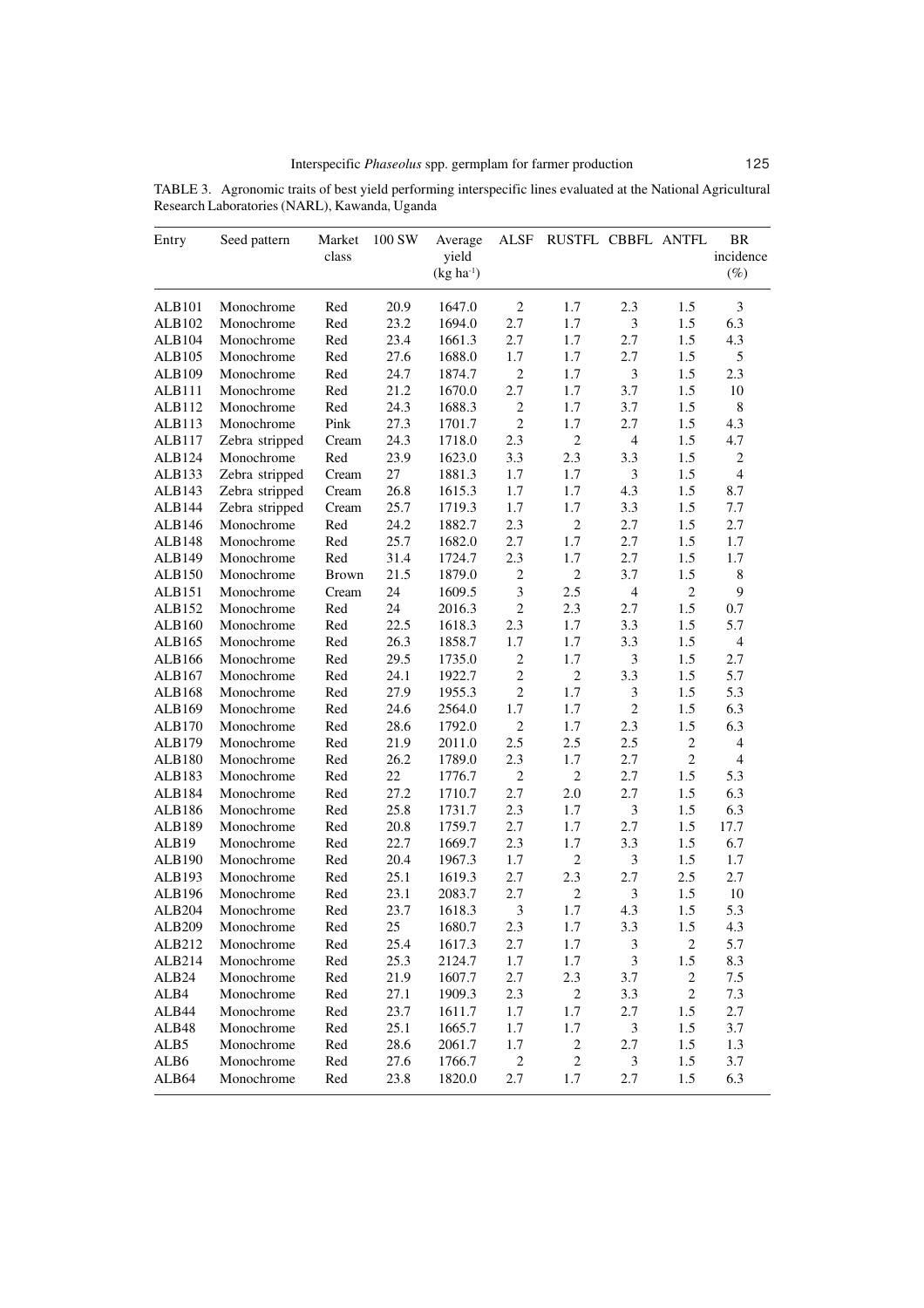TABLE 3. Contd.

| Entry                    | Seed pattern | Market<br>class | 100 SW | Average<br>yield<br>$(kg ha-1)$ | <b>ALSF</b>        | RUSTFL CBBFL ANTFL |                    |                    | BR<br>incidence<br>$(\%)$ |
|--------------------------|--------------|-----------------|--------|---------------------------------|--------------------|--------------------|--------------------|--------------------|---------------------------|
| ALB7                     | Monochrome   | Red             | 27.1   | 1961.0                          | 1.7                | 1.7                | 3.7                | 1.5                | 1.7                       |
| ALB74                    | Monochrome   | <b>Black</b>    | 27.4   | 1769.0                          | 2                  | 1.7                | 2.7                | 1.5                | 7                         |
| ALB <sub>79</sub>        | Monochrome   |                 | 23.4   | 1622.7                          | 2                  | $\overline{2}$     | 3.3                | 1.5                | 4.3                       |
| ALB <sub>8</sub>         | Monochrome   | Red             | 22.9   | 1957.3                          | $\overline{2}$     | 1.7                | 2.7                | 1.5                | $\overline{4}$            |
| ALB <sub>85</sub>        | Monochrome   | Red             | 24.8   | 1710.3                          | 3                  | 1.7                | 2.3                | 1.5                | 2.3                       |
| ALB <sub>89</sub>        | Monochrome   | Cream           |        | 1672.0                          | 2.7                | $\overline{2}$     | 2.7                | 1.5                | $\overline{4}$            |
| ALB <sub>90</sub>        | Monochrome   | Red             | 21.6   | 1617.0                          | 2.7                | 2.3                | 3.3                | 2                  | 3.3                       |
| ALB <sub>95</sub>        | Monochrome   | Red             | 19.6   | 1827.7                          | 2.7                | 1.7                | 3.3                | 2.5                | 2.7                       |
| ALB <sub>96</sub>        | Monochrome   | Red             | 24.1   | 1729.0                          | $\overline{c}$     | 1.7                | 3.3                | 1.5                | 5                         |
| ALB99                    | Monochrome   | Red             | 23.1   | 1763.7                          | 2                  | 1.7                | 3                  | 1.5                | 3                         |
| CAL <sub>96</sub>        | Mottled      | Red             | 51.2   | 1607.0                          | 3                  | 3                  | 4                  | 2                  | 1                         |
| <b>RWR719</b>            | Monochrome   | Red             | 21.8   | 1375.0                          | 2.5                | 2.5                | 3.5                | 2                  | 12                        |
| Mean<br>CV(%)<br>LSD(5%) |              |                 | 25.1   | 1557.8<br>28.1                  | 2.6<br>33.9<br>1.9 | 1.9<br>32.9<br>1.5 | 3.2<br>29.8<br>1.8 | 1.6<br>37.4<br>0.7 | 4.5<br>148.5<br>14.7      |
|                          |              |                 |        | ns                              |                    |                    |                    |                    |                           |

 $*G$ rowth habit for the 33 selected lines is indeterminate bush with erect stem and branches. DF = days to 50% flowering, DPM = days to 50% physiological maturity,  $100SW = weight$  of 100 seeds,  $CV = coefficient$  of variation, Se = standard error of the mean, SED = standard error of the difference, LSD = least significant difference, ns = not significantly different, ns = not significantly different

of the lines depicting resistant reaction (scores of 1-3,) and 60% depicting moderately resistant reaction (scores of 3.1-5). In the case of ALS, approximately 90% of the lines showed resistant reactions and 10% were moderately resistant. Ninety seven percent of the lines showed resistant reactions to rust; while 3% were moderately resistant. All the lines, with the exception of ALB29, showed resistant reactions to anthracnose. In general, 39% (73 lines) of the lines had scores less than 3 (on a score scale of 1-9) for all the diseases and included; ALB169, ALB105, ALB44, ALB33, ALB214, ALB48, and ALB169 among others.

Severity of BCMV under natural infection was low with 69% of the lines having scores of 1-3, and 31% having scores of 4-6 (Table 3). Majority of ALB lines had less than 10% of plants in a plot, showing black root in all the seasons. Under natural infection, the number of plants per plot, which developed

black root (susceptible to BCMNV), ranged from 0 by ALB 189 to 51% in ALB189 (data not shown). In the artificially inoculated trial, the incidence of black root ranged from 0% to 60% (Table 4). Sixty five lines did not express symptoms of BCMNV/ black root; while, 62 lines had 10% of the lines showing symptoms of black root, 31 lines had up to 20% incidence, and 16 lines had incidence of

TABLE 4. Incidence of black root disease in an artificially inoculated field experiment at the National Agricultural Research Laboratories, Kawanda, Uganda

| Incidence $(\% )$ | Number of lines |  |
|-------------------|-----------------|--|
|                   | 65              |  |
| $1 - 10$          | 62              |  |
| $11-20$           | 31              |  |
| 21-30             | 16              |  |
| $31-40$           | 9               |  |
| $41 - 50$         | 3               |  |
| 51-60             |                 |  |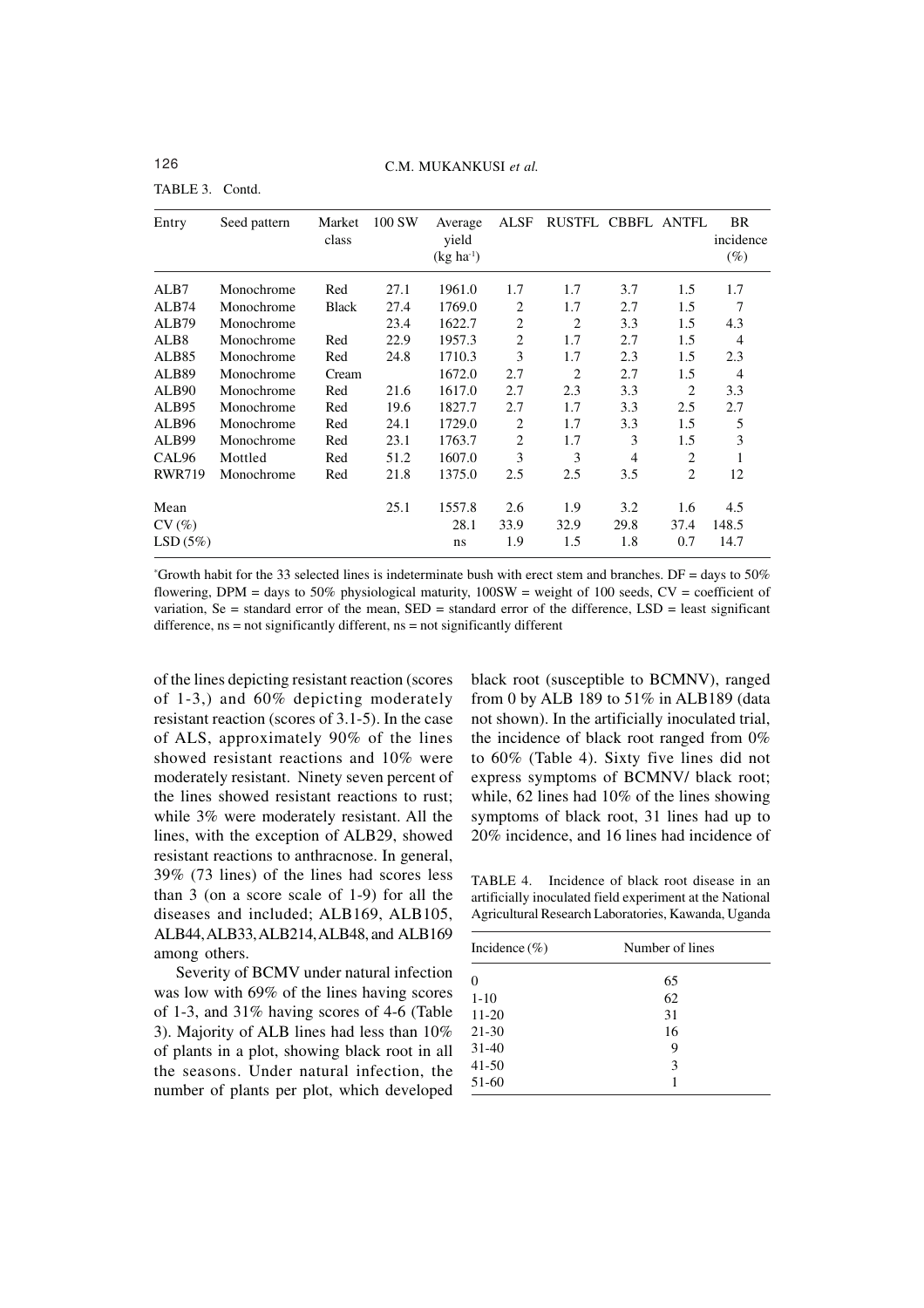up to 30% (Tables 3 and 4). Only one line (ALB42) showed up to 60% incidence of black root (Table 4).

**Resistance to Pythium and Fusarium root rots of** *P. coccineus* **interspecific lines.** Screening cycles in the screen house were statistically different (P<0.05) (Table 5) for both diseases. The lines (Entries) were also significantly different (P<0.01) in response to the two diseases. Entry and screening cycle interaction was only significant (P<0.001) for response to *Fusarium* root rot (FRR). Fifty two lines (28%) showed resistant reactions to *Pythium* root rot (PRR); while 131 lines (70.4%) and 169 (90.9%) turned out resistant to FSP3 for FRR, respectively (Fig. 1). Of the 52 lines that were resistant to PRR, 40 (76.9%) were also resistant to Fusarium root rot in both screening cycles. Several lines like ALB105, ALB153 and ALB164, were resistant to FRR, but susceptible to PRR. The response of some resistant lines, like ALB99, ALB101 and ALB102 to FRR was compared with the reaction of resistant and susceptible checks (Fig. 1).

### **DISCUSSION**

**Yield characterisation of** *P. coccineus* **interspecific lines.** Over 30 percent of the evaluated interspecific lines had yield greater than1.5 kg ha<sup>-1</sup> (Table 3.) and greater than the commercial check (CAL96; 1.6 kg ha $^{-1}$ ) on average, positioning them in an attractive yield bracket. Average yield of beans in East Africa has been reported as  $850 \text{ kg}$  ha<sup>-1</sup> (FAO, 2015), but may be as high as  $1500 \text{ kg}$  ha<sup>-1</sup> in some countries, such as Ethiopia. In Uganda, average on-farm yield of 1300 kg ha $^{-1}$  (FAO, 2015) is still less than the potential yield of 1.5–2 tonnes per hectare for new varieties grown under optimum farmer conditions (FAO, 2015). In this study, several lines including, ALB169, ALB146, ALB214, ALB7, ALB152, ALB133 and ALB89, had grain yield higher than the commercial check, CAL96, popularly known as Nambale or Kawomera in Uganda; and also released in Ethiopia and DRC and popular in South Sudan (PABRA, 2013). A yield advantage of 60% over CAL96; and 87% over RWR719 was obtained by the highest yielding line, ALB169. Seventeen lines that yielded



Figure 1. Pictures showing reaction of selected ALB lines to Fusarium root rot in 2015.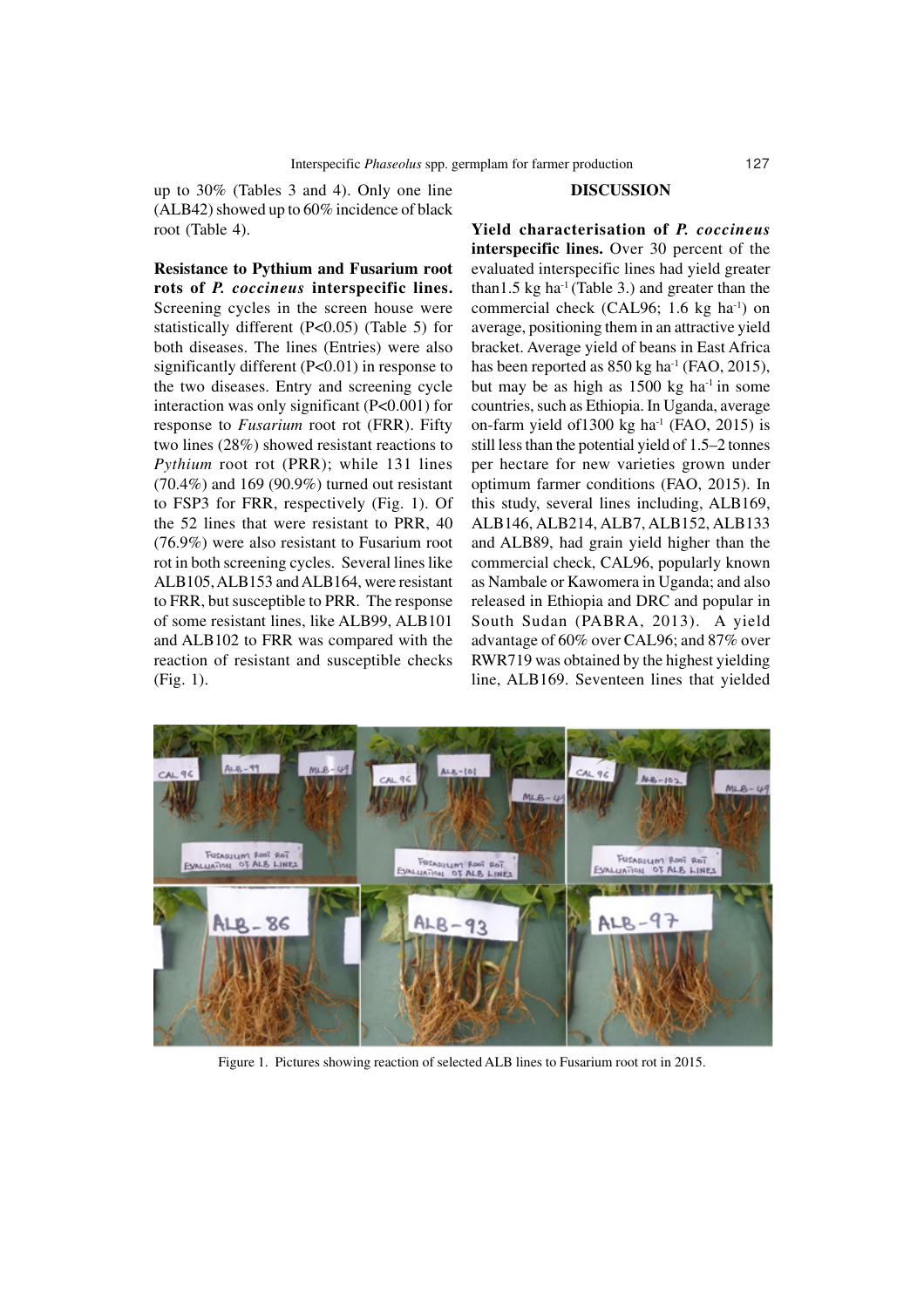# 128 C.M. MUKANKUSI *et al.*

| Entry |                   | Pythium root<br>rot severity<br>$(1-9 scale)$ | Response      | Fusarium root<br>rot severity<br>$(1-9 scale)$ | Response      |  |
|-------|-------------------|-----------------------------------------------|---------------|------------------------------------------------|---------------|--|
| 1.    | ALB <sub>5</sub>  | $\overline{c}$                                | $\mathbb{R}$  | $\boldsymbol{2}$                               | $\mathbb{R}$  |  |
| 2.    | ALB6              | 3                                             | ${\bf R}$     | $\overline{c}$                                 | R             |  |
| 3.    | ALB10             | $\overline{c}$                                | R             | $\overline{c}$                                 | $\mathbb R$   |  |
| 4.    | ALB24             | $\mathbf{2}$                                  | R             | $\overline{c}$                                 | ${\bf R}$     |  |
| 5.    | ALB <sub>25</sub> | $\mathbf{2}$                                  | ${\bf R}$     | $\sqrt{2}$                                     | ${\mathbb R}$ |  |
| 6.    | ALB31             | $\overline{c}$                                | $\mathbb{R}$  | $\overline{c}$                                 | $\mathbb{R}$  |  |
| 7.    | ALB34             | 3                                             | ${\mathsf R}$ | $\overline{c}$                                 | ${\bf R}$     |  |
| 8.    | ALB36             | 2                                             | R             | $\overline{c}$                                 | $\mathbb R$   |  |
| 9.    | ALB41             | $\overline{c}$                                | ${\mathbb R}$ | 2.5                                            | ${\bf R}$     |  |
|       | 10. ALB42         | $\mathbf{2}$                                  | ${\bf R}$     | 2                                              | ${\mathbb R}$ |  |
|       | 11. ALB44         | 3                                             | $\mathbb{R}$  | $\overline{c}$                                 | $\mathbb{R}$  |  |
|       | 12. ALB45         | 3                                             | R             | $\sqrt{2}$                                     | ${\mathbb R}$ |  |
|       | 13. ALB46         | 3                                             | R             | $\overline{\mathbf{c}}$                        | $\mathbb R$   |  |
|       | 14. ALB50         | 3                                             | R             | $\overline{c}$                                 | ${\bf R}$     |  |
|       | 15. ALB54         | $\mathbf{2}$                                  | ${\bf R}$     | $\sqrt{2}$                                     | ${\mathbb R}$ |  |
|       | 16. ALB57         | 3                                             | $\mathbb{R}$  | $\overline{c}$                                 | $\mathbb{R}$  |  |
|       | 17. ALB64         | 3                                             | ${\mathsf R}$ | $\sqrt{2}$                                     | ${\mathbb R}$ |  |
|       | 18. ALB77         | 2                                             | R             | $\overline{\mathbf{c}}$                        | $\mathbb R$   |  |
|       | 19. ALB85         | $\overline{c}$                                | ${\mathbb R}$ | $\overline{c}$                                 | ${\bf R}$     |  |
|       | 20. ALB109        | 3                                             | ${\bf R}$     | $\sqrt{2}$                                     | ${\mathbb R}$ |  |
|       | 21. ALB112        | $\overline{c}$                                | $\mathbb{R}$  | $\overline{c}$                                 | $\mathbb{R}$  |  |
|       | 22. ALB117        | $\overline{c}$                                | R             | $\sqrt{2}$                                     | ${\mathbb R}$ |  |
|       | 23. ALB122        | $\mathfrak{2}$                                | R             | $\overline{\mathbf{c}}$                        | $\mathbb R$   |  |
|       | 24. ALB123        | 3                                             | R             | $\overline{c}$                                 | ${\bf R}$     |  |
|       | 25. ALB129        | 3                                             | ${\bf R}$     | $\overline{c}$                                 | ${\mathbb R}$ |  |
|       | 26. ALB130        | 3                                             | $\mathbb{R}$  | $\overline{c}$                                 | $\mathbb{R}$  |  |
|       | 27. ALB132        | 3                                             | ${\mathsf R}$ | $\sqrt{2}$                                     | ${\mathbb R}$ |  |
|       | 28. ALB152        | 3                                             | R             | $\overline{\mathbf{c}}$                        | $\mathbb R$   |  |
|       | 29. ALB167        | 3                                             | ${\mathbb R}$ | $\overline{c}$                                 | ${\bf R}$     |  |
|       | 30. ALB169        | 3                                             | ${\bf R}$     | $\sqrt{2}$                                     | ${\mathbb R}$ |  |
|       | 31. ALB173        | 3                                             | $\mathbb{R}$  | $\overline{c}$                                 | $\mathbb{R}$  |  |
|       | 32. ALB174        | 3                                             | R             | $\overline{c}$                                 | ${\mathbb R}$ |  |
|       | 33. ALB176        | 3                                             | R             | $\overline{c}$                                 | R             |  |
|       | 34. ALB182        | 3                                             | R             | $\overline{c}$                                 | $\mathbf R$   |  |
|       | 35. ALB184        | 3                                             | ${\bf R}$     | $\overline{c}$                                 | ${\mathbb R}$ |  |
|       | 36. ALB187        | 3                                             | ${\mathsf R}$ | $\overline{\mathbf{c}}$                        | ${\bf R}$     |  |
|       | 37. ALB188        | $\mathbf{2}$                                  | ${\mathbb R}$ | $\overline{c}$                                 | $\mathbb{R}$  |  |
|       | 38. ALB190        | 3                                             | R             | $\overline{c}$                                 | $\mathbb{R}$  |  |
|       | 39. ALB191        | 3                                             | ${\bf R}$     | $\overline{\mathbf{c}}$                        | $\mathbb R$   |  |
|       | 40. ALB205        | 3                                             | R             | $\overline{c}$                                 | ${\bf R}$     |  |
|       | 41. ALB59         | 7                                             | S             | $\overline{\mathbf{c}}$                        | ${\bf R}$     |  |
|       | 42. ALB101        | 7                                             | S             | $\overline{\mathbf{c}}$                        | ${\bf R}$     |  |
|       | 43. ALB102        | 7                                             | S             | $\overline{\mathbf{c}}$                        | ${\bf R}$     |  |
|       | 44. ALB105        | 7                                             | $\mathbf S$   | $\overline{\mathbf{c}}$                        | $\mathbb R$   |  |
|       | 45. ALB111        | 7                                             | S             | $\overline{c}$                                 | ${\bf R}$     |  |
|       | 46. ALB144        | $\boldsymbol{7}$                              | S             | $\overline{\mathbf{c}}$                        | $\mathbb R$   |  |
|       | 47. ALB153        | $\boldsymbol{7}$                              | $\mathbf S$   | $\overline{c}$                                 | $\mathbf R$   |  |

TABLE 5. Response to isolate FSP-3 (Fusarium root rot) and isolate MS61 (Pythium root rot) for a selected set of ALB lines in the screen house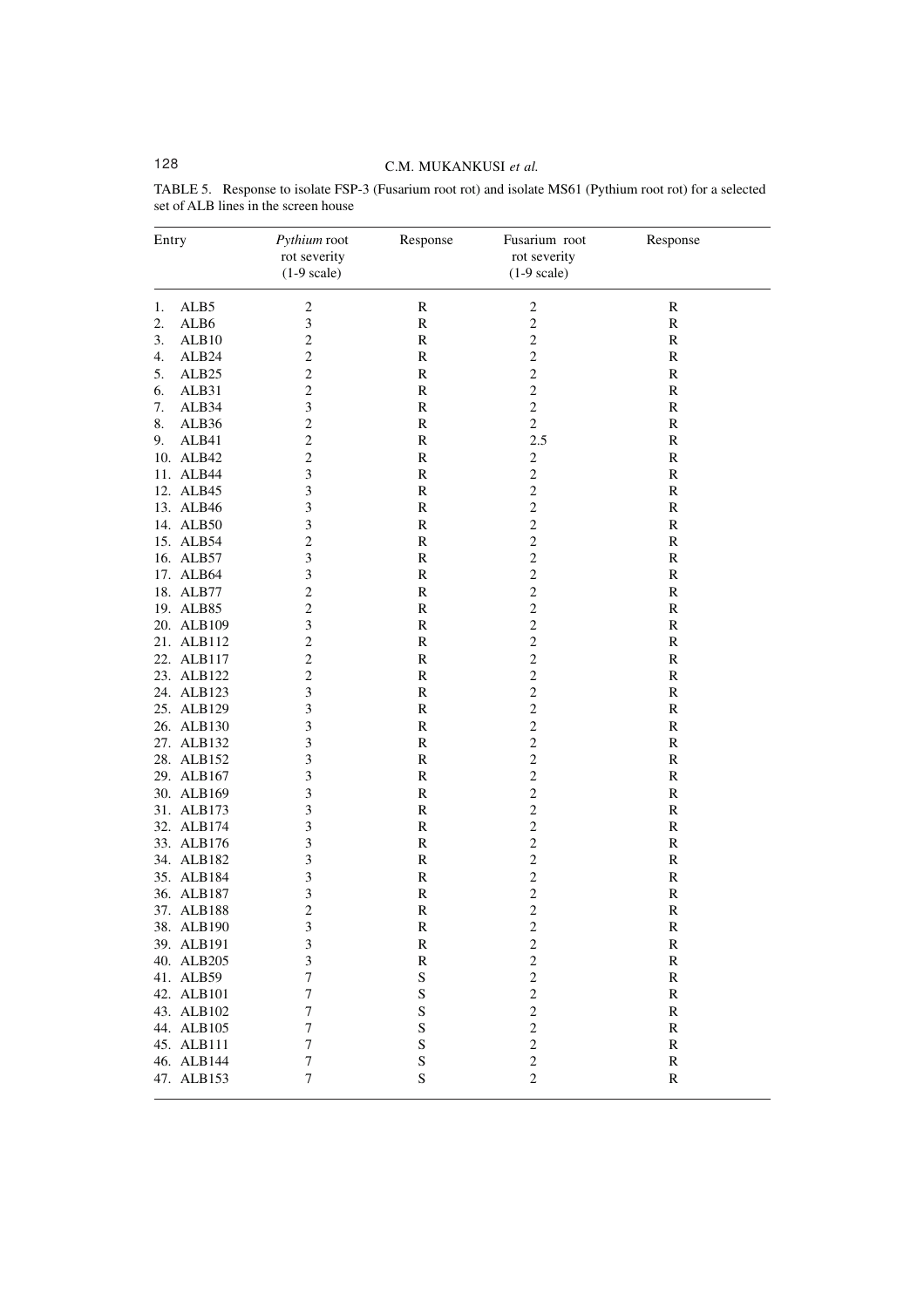| TABLE 5. Contd. |  |
|-----------------|--|
|-----------------|--|

| Entry                          | Pythium root<br>rot severity<br>$(1-9 scale)$ | Response    | Fusarium root<br>rot severity<br>$(1-9 scale)$ | Response                 |
|--------------------------------|-----------------------------------------------|-------------|------------------------------------------------|--------------------------|
| 48. ALB164                     | 7                                             | ${\bf S}$   | $\sqrt{2}$                                     | $\mathbb{R}$             |
| 49. ALB165                     | 7                                             | S           | $\overline{c}$                                 | $\mathbb{R}$             |
| 50. ALB199                     | 7                                             | $\mathbf S$ | $\overline{c}$                                 | $\mathbb{R}$             |
| 51. ALB30                      | 4                                             | М           | 5.5                                            | $S^*$                    |
| 52. ALB40                      | 4                                             | M           | 5.5                                            | $S^*$                    |
| 53. ALB60                      | $\mathbf{2}$                                  | R           | 6.5                                            | $S^*$                    |
| 54. ALB67                      | 7                                             | $\mathbf S$ | 3.5                                            | $S^*$                    |
| 55. ALB71                      | 7                                             | $\mathbf S$ | 4.5                                            | $S^*$                    |
| 56. ALB74                      | 5                                             | M           | 4.5                                            | $S^*$                    |
| 57. ALB78                      | $\overline{7}$                                | $\mathbf S$ | 3                                              | $S^*$                    |
| 58. ALB84                      | 7                                             | S           | 5.5                                            | $S^*$                    |
| 59. ALB94                      | 7                                             | S           | 3.5                                            | $S^*$                    |
| 60. ALB96                      | $\overline{7}$                                | S           | $\mathfrak{Z}$                                 | $S^*$                    |
| 61. ALB99                      | 7                                             | S           | 3                                              | $S^*$                    |
| 62. ALB136                     | 8                                             | S           | 4.5                                            | $S^*$                    |
| 63. ALB139                     | 8                                             | S           | 9                                              | $S^*$                    |
| 64. ALB140                     | 8                                             | S           | 6.5                                            | $S^*$                    |
| 65. ALB158                     | 3                                             | R           | 4.5                                            | $S^*$                    |
| 66. ALB159                     | 7                                             | S           | 5.5                                            | $S^*$                    |
| 67. ALB201                     | 5                                             | M           | 5.5                                            | $S^*$                    |
| 68. ALB204                     | 6                                             | М           | 4.5                                            | $S^*$                    |
| 69. ALB206                     | 5                                             | M           | 4.5                                            | $S^*$                    |
| 70. ALB217                     | $\overline{4}$                                | M           | 5.5                                            | $S^*$                    |
| 71. CAL96                      | 9                                             | $\rm S$     | 9                                              | ${\bf S}$                |
| 72. RWR719                     | $\overline{2}$                                | R           |                                                | $\overline{\phantom{a}}$ |
| 73. MLB-49-89A                 |                                               |             | $\overline{c}$                                 | $\mathbb{R}$             |
| Mean                           | 4.5                                           |             | 2.6                                            |                          |
| CV(%)                          | 54.8                                          |             | 52.8                                           |                          |
| 1.23<br>Se                     |                                               |             | 0.82                                           |                          |
| $\mathrm{SED}\left(5\%\right)$ | 1.74                                          |             | 1.16                                           |                          |
| LSD(5%)                        | 3                                             |             | 2.5                                            |                          |

 $CV = coefficient$  of variation,  $Se = standard$  error of the mean,  $SED = standard$  error of the difference,  $LSD = least$ significant difference, R =Resistant (score 1-3), M-Moderately resistant (score 4-6), S= Susceptible (score 7-9), S\*=Differing reaction a result to changes in environmental conditions

greater than  $1500 \text{ kg}$  ha<sup>-1</sup> in more than one season were also resistant to both Fusarium and Pythium root.

**Seed, plant growth and morphological characterisation of** *P. coccineus* **interspecific lines.** The majority the interspecific lines were small to medium in seed size, and were grouped under Mesoamerican or Durango types, whose 100 seed weights are about 20 and 30 g, respectively (Singh *et al.*, 1991a, b and c). The large seeded Andean beans range from 35–50 g in 100 seed weight. The interspecific lines were diverse in seed colour and were grouped into six marketclasses according to seed colour namely, red, black, cream, pink, purple and brown; and according to growth habit into determinate and indeterminate bush beans. This is because seed color, seed size, and plant growth habit play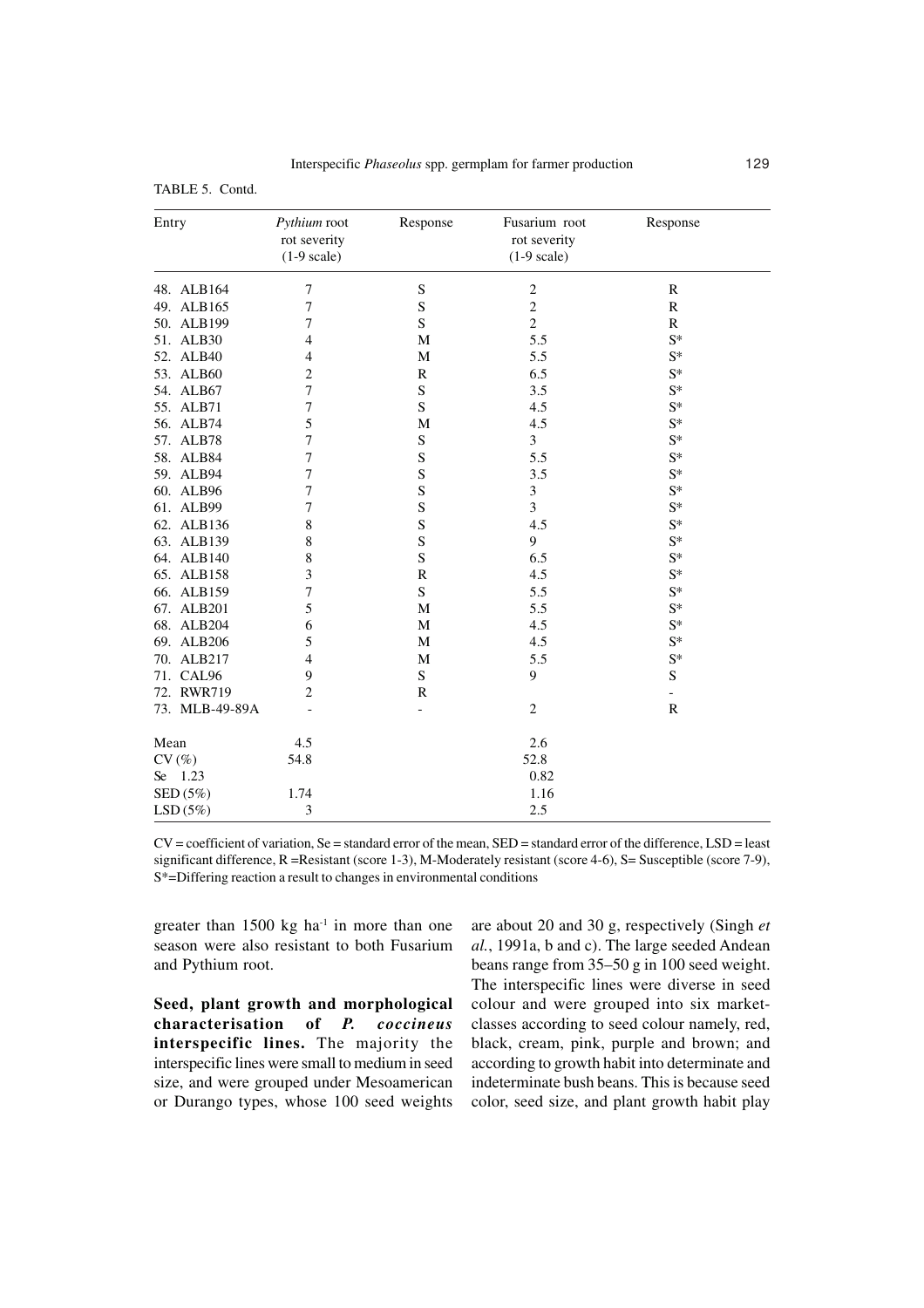important roles in farmer, trader, processor and consumer preference (Buruchara *et al*., 2011; Kiwuka *et al.,* 2012). Small to medium seeded varieties are preferred in some parts of Uganda and several others in East Africa.

In Uganda, small red beans are majorly preferred in northern Uganda and eaten in mixtures in central and south western Uganda (Buruchara *et al*., 2011). The small red beans are also, especially preferred by the market in Ethiopia and Kenya. The red kidney beans are popular mainly in south western Uganda and are a major commodity in Tanzania and Malawi (Buruchara *et al*., 2011).

Cream beans are preferred by the market in Kenya and South Africa, and to some extent Uganda (Buruchara *et al*., 2011); while black beans are majorly consumed in northern Uganda and are a niche product in Mozambique (PABRA, 2013). Even though majority of the lines are small or medium seeded, and thus may not be suitable in areas where large seeded varieties are preferred, farmers have been shown to make tradeoffs between preference and food security, when faced with climate uncertainty that requires resilient varieties (Mukankusi *et al*., 2015). This collection of lines, hence provides genetic materials with useful seed grain types that could be adopted by different consumers and also be used by breeders to advance their programmes.

Growth habit was majorly erect indeterminate bush growth habit (Type 2), preferred by most farmers due to ease of applying crop management techniques during the growing phases. Flower colour mostly white, days to flowering and days to physiological maturity were similar to most popular common bean varieties making them suitable for the cropping cycles.

**Response of** *P. coccineus* **interspecific lines to field diseases.** The yield loss attributed to naturally occurring field disease infection is probably negligible because of the low disease pressure noted for most field diseases as reflected by low scores obtained in susceptible

check, CAL 96 (Table 3.). Nonetheless, some diseases were more severe in some lines compared to CAL 96. Out of 186 test lines, 177 (95%) had at least a plant with black root. Generally, 1-51% of plants in each plot was lost to back root. A comparison of inoculated and non-inoculated plants revealed an unexpected trend, i.e., considering only inoculated plants, 37.4 % of ALB lines did not show necrosis compared to 95% that had necrotic symptoms of BCMNV in the noninoculated experiment. This possibly suggests existence of external/environmental factors affecting the success of artificial inoculation and disease development.

Of the nine lines (5%), which showed no necrosis in both inoculated and non-inoculated plants, only ALB139 did not show necrosis subsequently. Thus, all these lines, with possible exception of ALB139, may not possess the bc3 gene that confers resistance to BCMNV. This implies that most of the interspecific lines may possess the dominant "I" gene for resistance to BCMV that requires protection by introgressing the bc3 gene in especially the best performing lines. It also implies that these lines could be best utilised as parents at this stage; and not promoted in areas with the necrotic strain of BCMV, before the confirmation of the presence of I and bc3 gene in them.

**Resistance of** *P. coccinues* **interspecific lines to Pythium and Fusarium root rots.** This study identified good levels of resistance to Fusarium root rot (*Fusarium solani* fsp*. phaseoli)* compared to Pythium root rot (*Pythium ultimum)* among the interspecific lines and identified those with combined resistance to the two root rot diseases. Preliminary reports of the presence root rot resistance in this population were presented by Beebe *et al*. (2012). Resistance to Sclerotium root rot has also been identified among these lines (Paparu *et al*., 2013; 2014). The ALB lines were characterised as belonging to the Middle American genepool in this study.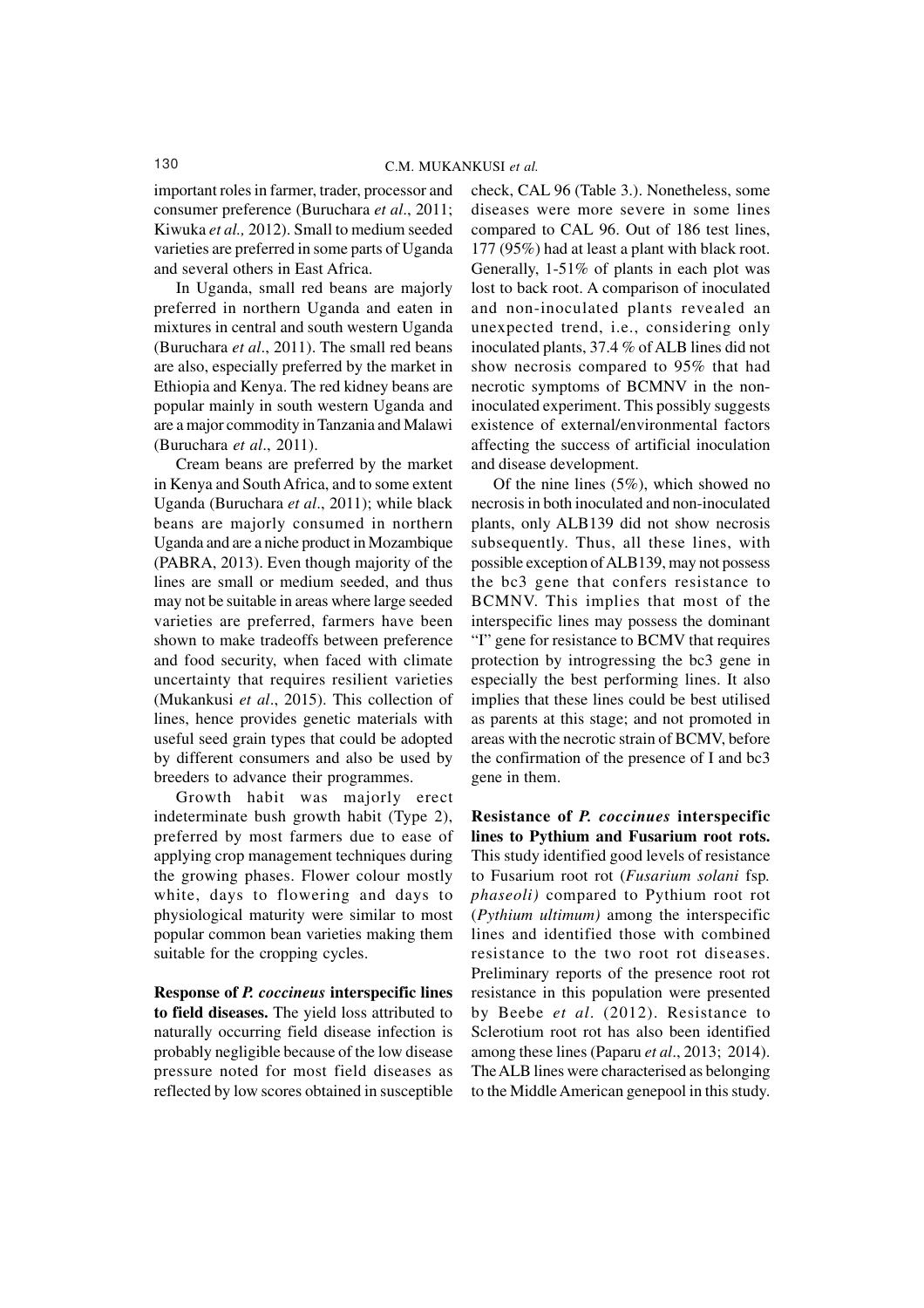The Middle American genepool has been shown to possess resistance to many diseases, in comparison with the Andean genepool (Islam, 2003; Singh, 2013), and this possibly explains the resistance identified in this population.

The identified resistance offers a possible solution to the root rot problems, envisaged to increase in eastern Africa due to increased precipitation that is predicated for this region (Jones *et al*., 2009; Farrow *et al.*, 2011). Some of the lines may also be important under moisture constrained conditions, as they expressed resistance Fusarium root rot which is especially important under conditions of adequate rainfall in the seedling stages and no or little moisture in the proceeding days, a phenomenon that is increasingly becoming common in the East African region.

The lines with combined resistance to Fusarium and Pythium root rot are especially useful in areas where land degradation, as a result of the increasing human population, puts pressure on agricultural land, a factor that is common in most East African countries. Land degradation exacerbates the importance of root rot pathogens (*Pythium* spp, *Fusarium solani* fsp*. phaseoli, Sclerotium rolfsii* and *Rhizoctonia solani*) due to reduction of the soil fertility that renders the plants roots vulnerable to attack hence necessitating the continuous identification of resistant germplasm.

#### **CONCLUSION**

This study revealed the potential for utilisation of sister species of *Phaseolus vulgaris* as a source of inherent traits that respond to key bean production constraints especially with the ever changing climate. In this study, the progenies of *P. coccinues* and *P. vulgaris* were tested for seed characteristics, field adaptation and resistance to BCMNV and Pythium and Fusarium root rot. Superiority of some of lines, over the adapted variety, CAL 96 and RWR719 a regional small red variety, in terms of yield and resistance to root rot, was observed. Generally differences occurred among genotypes for the measured variables, suggesting potential for adoption in various areas in Africa. The interspecific lines evaluated in the study exhibited a range of grain market classes that are acceptable in many African countries where particular market classes are preferred. Wider testing of selected lines under farmer conditions is suggested to identify lines that can be adopted by farmers. Introgression of the bc3 gene will be important if they are to be further promoted in BCMNV prone environments as they exhibited levels of susceptibility to this virus.

### **ACKNOWLEDGEMENT**

The Government of Uganda (GAC), Swiss Agency for Development and Cooperation (SDC), United States Agency for International Development (USAID) and Bill and Melinda Gates Foundation (BMGF) support to CIAT-PABRA.

#### **REFERENCES**

- Abawi, G.S. and Widmer, T.L. 2000. Impact of soil health management practices on soil borne pathogens, nematodes and root diseases of vegetable crops. *Applied Soil Ecology* 15:37-47.
- Abawi, G.S., Ludwig, J.W. and Gugino, B.K. 2006. Bean root rot evaluation protocols currently used in New York. XIIX. Report of the bean improvement cooperative no. 49, March 2006. http://www.css. msu.edu/ bic/PDF/Bean\_Root\_Rots.pdf 8pp.
- Akibode, S. and Maredia, M. 2011. Global and regional trends in production, trade and consumption of food legume crops. Report submitted to the CGIAR Standing Panel on Impact Assessment. http://impact.cgiar.org/ sites/default/files/images/Legumetrends v2.pdf Accessed 18 May 2017
- Beebe, S.E., Bliss, F.A. and Schwartz, H.F. 1981. Root rot resistance in common bean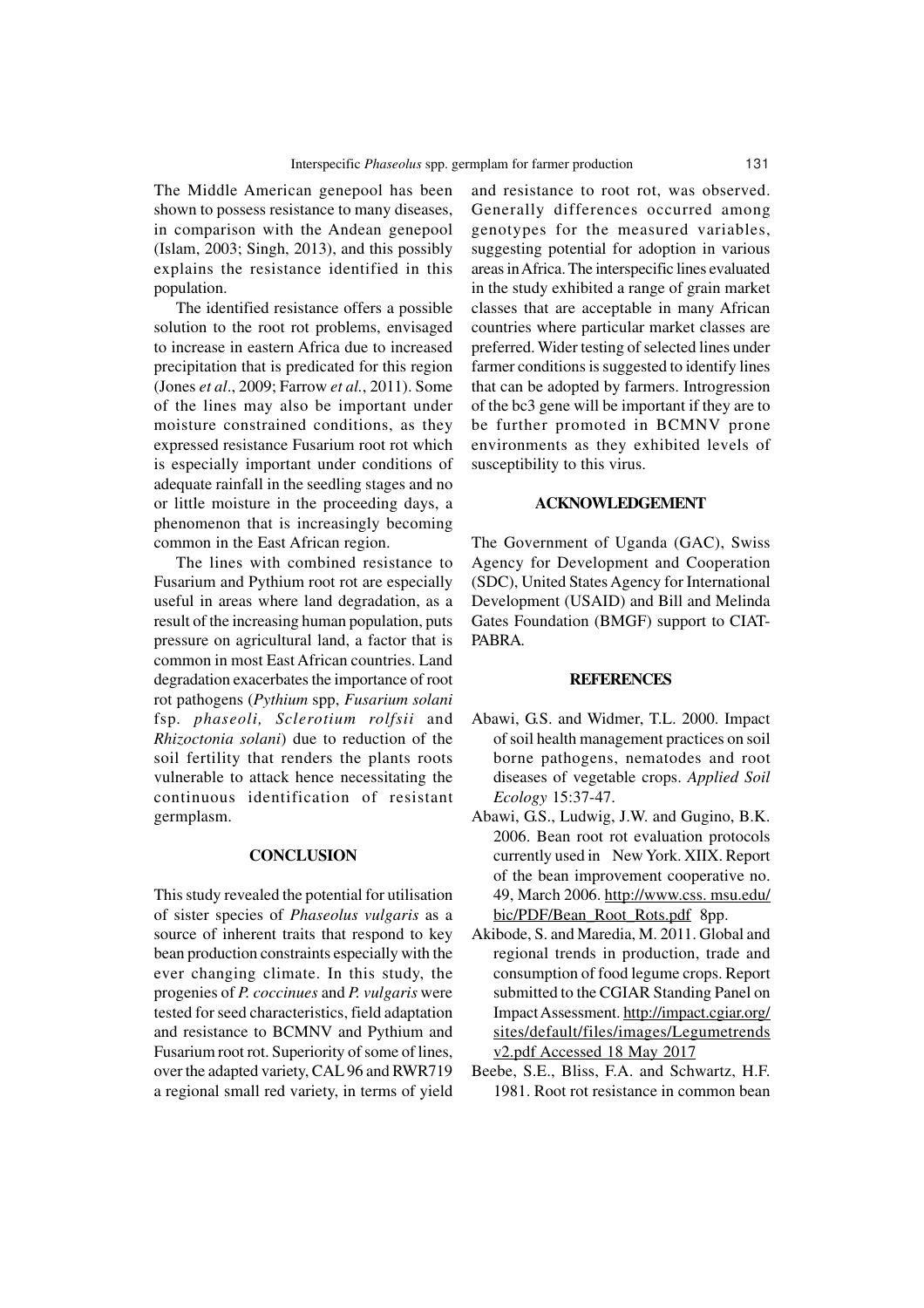germplasm of Latin American origin. *Plant Disease* 65:485-489.

- Beebe, S., Ramirez, J., Jarvis, A., Rao, I.M., Mosquera, G., Bueno, J.M. and Blair, M.W. 2011. Genetic improvement of common beans and the challenges of climate change. Chapter 16: Crop adaptation to climate change, First Edition. Shyam S. Yadav, Robert J. Redden, Jerry L. Hatûeld, Hermann Lotze-Campen and Anthony E. Hall. (Eds.). 2011 John Wiley & Sons, Ltd. Published 2011 by Blackwell Publishing Ltd.
- Beebe, S., Idupulapati, R., Mukankusi, C. and Buruchara, R. 2012. Improving resource use efficiency and reducing risk of common bean production in Africa, Latin America and the Caribbean Chapter 8: Hershey. Clair, H. (Ed.). Eco-efficiency: From vision to reality. International Center for Tropical Agriculture (CIAT), Cali, Colombia.
- Beebe, S.E., Rao, I.M., Blair, W. and Acosta-Gallegos, J.A. 2013. Phenotyping common beans for adaptation to drought. *Frontiers in Physiology*. 4 (35):1-20. doi: 10.3389/ fphys.2013.00035
- Boomstra, A.G., Bliss, F.A. and Beebe, S.E. 1977. New sources of *Fusarium* root rot resistance in *Phaseolus vulgaris* L. *Journal of the American Society for Horticulture Science* 102:182-185.
- Buruchara, R., Chirwa, R., Sperling, L., Mukankusi, C., Rubyogo, J.C., Muthoni, R. and Abang M.M. 2011. Development and delivery of bean varieties in Africa: The Pan-Africa Bean Research Alliance (PABRA) model. *African Crop Science Journal* 19(4):227 - 245.
- Buruchara, R.A. and Rusuku, G. 1992. Root rots in the Great Lakes Region. Proceedings of the Pan-African Bean Pathology Working Group Meeting, Thika, Kenya. 26<sup>th</sup> - 30<sup>th</sup>, May 1992. *CIAT Workshop Series* 23:49- 55.
- Consultative Group on International Agricultural Research (CGIAR), 2017.

Ten year research strategy for pulse crops. http://grainlegumes.cgiar.org/wp-content/ uploads/2017/01/IYP\_10-Year-Research-Strategy\_Pulse-Crops\_Final\_Dec-8- 20162.pdf Accessed 18 May 2017.

- Chiumia, L. and Msuku, W. 2001. Status of common bean mosaic virus in common beans in Malawi. Bean seed multiplication, dissemination, entrepreneurship and quality concerns in East Africa: Current Status and Future Needs Workshop Proceedings. Arusha, Tanzania, January 12-14, 2001.
- Debouck, D.G. 1991. Systematics and morphology. pp. 55-118. In: van Schoonhoven, A. and Voysest, O. (Eds.). Common beans: Research for crop improvement. CAB International, Wallingford, UK and CIAT, Cali, Colombia.
- Debouck, D.G. 1999. Diversity in *Phaseolu*s species in relation to the common bean. pp. 25-52. In: Singh, S.P. (Ed.). Common bean improvement in the twenty-first century. Kluwer, Dordrecht, the Netherlands.
- Evans, A.M. 1973. Exploitation of the variability in plant architecture in *Phaseolus vulgaris*. pp. 279-286. In: Potentials of field beans and other food legumes in Latin America. Seminar Series. CIAT, Cali, Colombia.
- Evans, A.M. 1980. Structure, variation, evolution, and classification in *Phaseolus.* pp. 337-347. In: Summerfield, R.J. and Bunting, A.H. (Eds.). Advances in legume science. Royal Botanic Gardens, Kew, Surrey, England.
- FAO. 2015. Bean production quantity. http:// faostat.fao.org
- Farrow, A., Musoni, D., Cook, S. and Buruchara, R. 2011. Assessing the risk of root rots in common beans in East Africa using simulated, estimated and observed daily rainfall data. *Experimental Agriculture* 47(02):357 - 373.
- GenStat. 2013. GenStat Release 16.2 (PC/ Windows 7). GenStat Procedure Library.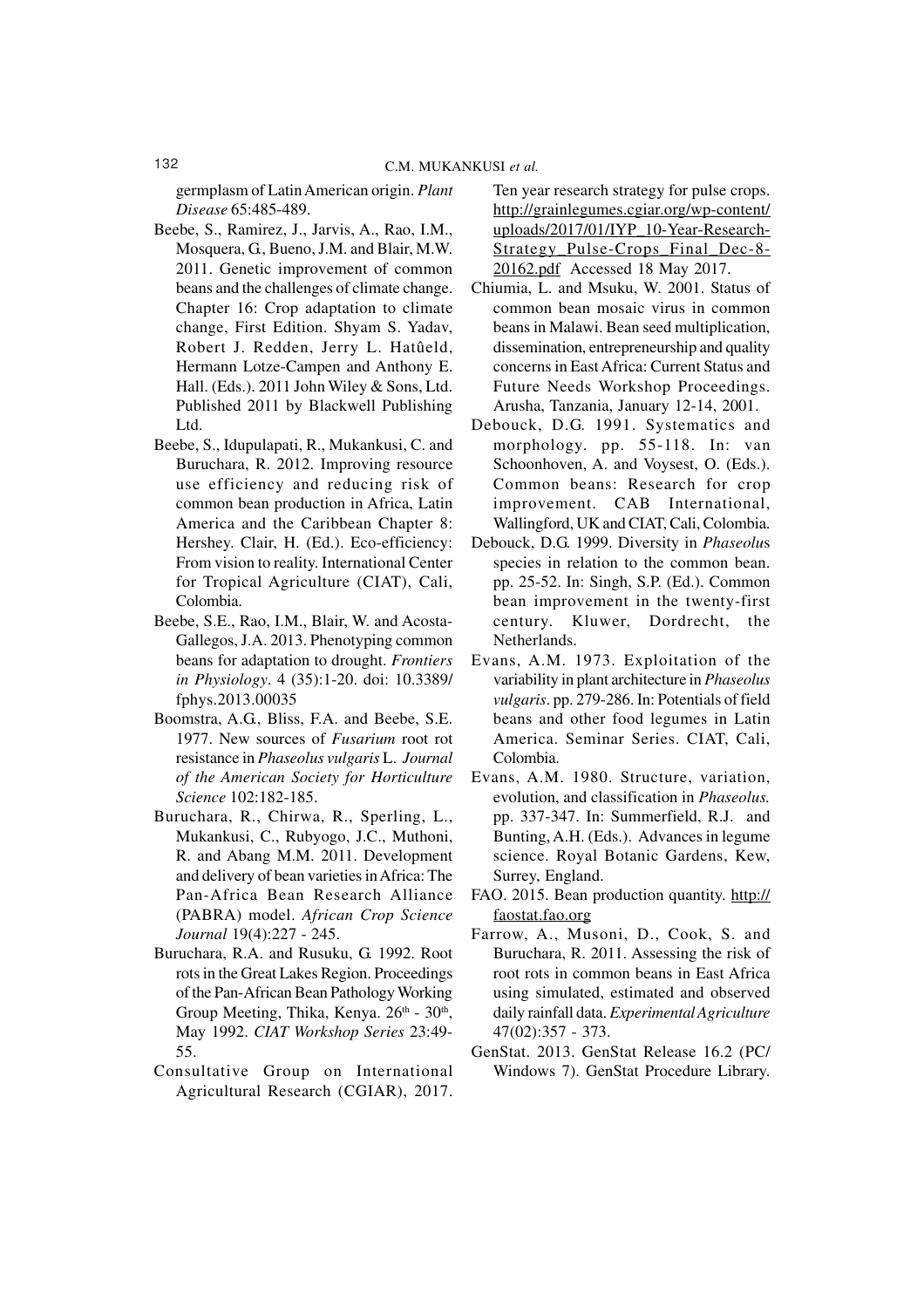Release PL24.2. VSN International Ltd. Rothamsted, UK.

- Gepts, P. and D. Debouck. 1991. Origin, domestication, and evolution of the common bean (*Phaseolus vulgaris* L.). pp. 7-53. In: van Schoonhoven, A. and Voysest, O. (Eds.). Common beans: Research for crop improvement, C.A.B. Int., Wallingford, UK and CIAT, Cali, Colombia.
- Giller, K.E. 2001. Nitrogen fixation in tropical cropping systems, 2nd Edn. CAB International, Wallingford.
- Integrated Breeding Platform (IBP). 2013. The trait dictionary for *Phaseolus Vulgaris.* Available at https://www.integrated breeding.net/crop-information/beans Accessed 18 May 2017.
- Islam, F.M., Beebe, S., Munoz, M., Tohme, J., Redden, R.J. and Dasford, K.E. 2004. Using molecular markers to assess the effect of introgression on quantitative attributes of common bean in the Andean genepool. *Journal of Theoretical and Applied Genetics* 108:243-252.
- Jones, P.G., Thornton, P.K. and Heinke, J. 2009. Generating characteristic daily weather data using downscaled climate model data from the IPCC's Fourth Assessment.
- Kiwuka, C., Bukenya-Ziraba, R., Namaganda, M. and Wasswa, M.J. 2012. Assessment of common bean cultivar diversity in selected communities of central Uganda. *African Crop Science Journal* 20(4):239- 249.
- Larsen, R.C., Miklas, P.N., Druffel, K.L. and Wyatt, S.D. 2005. NL-3 K strain is a stable and naturally occurring interspecific recombinant derived from bean common mosaic necrosis virus and bean common mosaic virus. *Phytopathology* 95 (9):1037- 42. doi: 10.1094/PHYTO-95-1037.
- Manrique, A., Manrique, K. and Nakahodo, J. 1993. Yield and biological nitrogen fixation of common bean (*Phaseolus vulgaris* L.)

in Peru. *Plant Soil* 152:87. Doi: 10.1007/ BF00016336

- Mills, L.J. and Silbernagel, M.J. 1992. A rapid screening technique to combine resistance to halo blight and bean common mosaic virus in *Phaseolus vulgaris* L. *Euphytica* 58(3):201-208.
- Mukalazi, J. 2004. Pathogen variation and quantification of Pythium spp. in bean fields in Uganda. PhD Thesis: Makerere University, Kampala, Uganda. 124pp.
- Mukankusi, C. 2008. Improving resistance to Fusarium root rot [*Fusarium solani* (Mart.) Sacc. f. sp. *phaseoli* (Burkholder). W.C. Snyder & H.N. Hans in Common bean (*Phaseolus vulgaris* L.). PhD Thesis. University of KwaZulu-Natal, RSA. 200pp.
- Mukankusi, C., Melis, R., Derera, J. Laing, M. and Buruchara, R.A. 2010. Identification of sources of resistance to *Fusarium* root rot among selected common bean lines in Uganda. *Journal of Animal and Plant Sciences* 7(3): 876- 891.
- Mukankusi, C., Nkalubo, S., Katungi, E., Awio, B., Luyima, G., Radeny, M. and Kinyangi, J . 2015. Participatory evaluation of common bean for drought and disease resilience traits in Uganda. CCAFS Working Paper no. 143. CGIAR Research Program on Climate Change, Agriculture and Food Security (CCAFS). Copenhagen, Denmark. Available online at: www.ccafs.cgiar.org
- Munoz-Perea, G.C., Teran, H., Allen, R.G., Wright, J.L., Westermann, D.T. and Singh S.P. 2006. Selection for drought resistance in dry bean landraces and cultivars. *Crop Science* 46:2111-2120.
- Namayanja, A.R., Tukamuhabwa, P., Opio, F., Ugen, M.A., Kimani, P.M. Babirye, A., Kitinda, X., Kabayi, P. and Takusewanya, R. 2003. Selection for low soil fertility bean lines tolerant to root rot [CD-ROM]. *Bean Improvement Cooperative. Annual Report (USA)* 46:95-96.
- Ongom, P.O., Nkalubo, S.T., Gibson, P.T., Mukankusi, C.M. and Rubaihayo, P.R.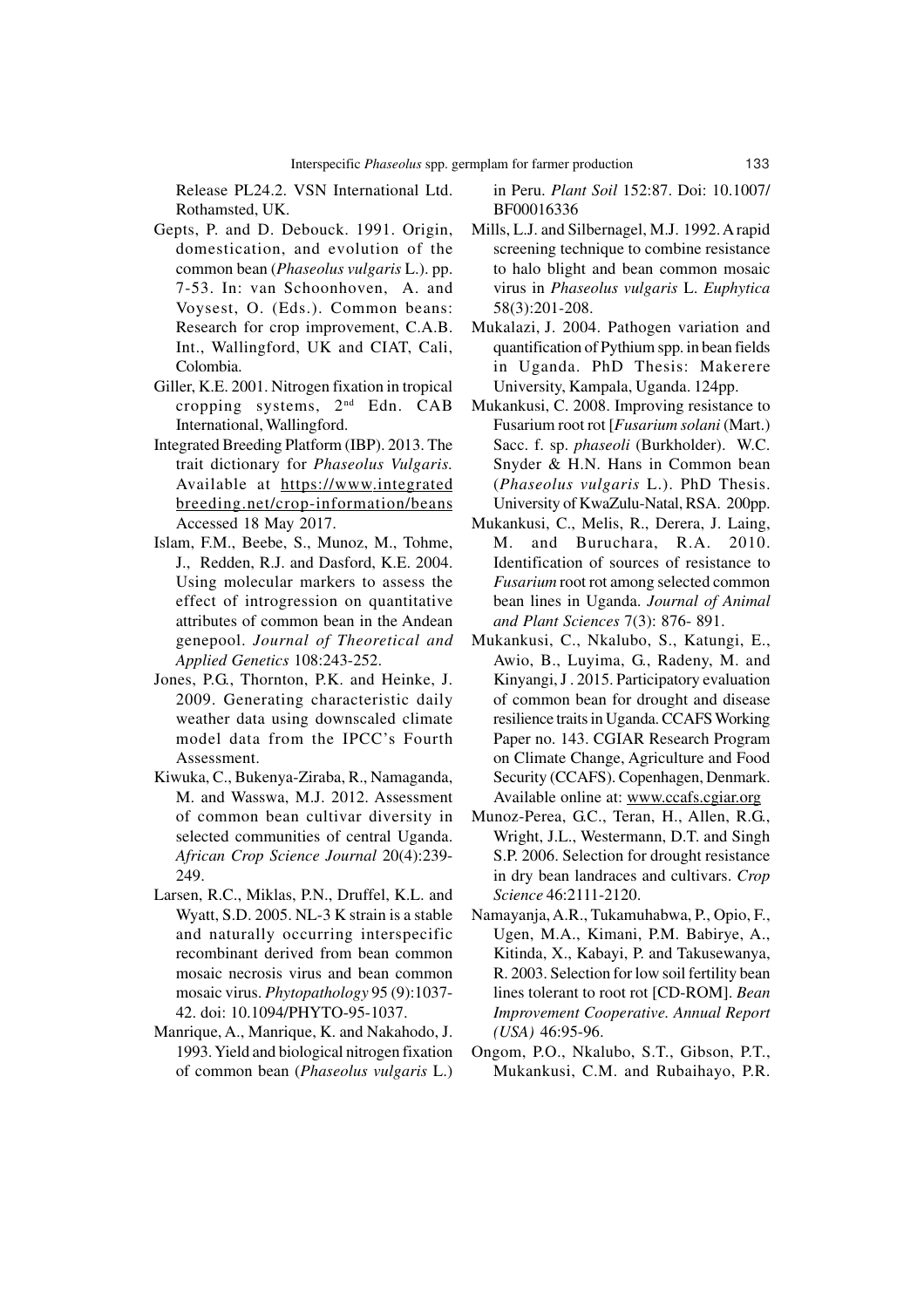2012. Evaluating genetic association between Fusarium and Pythium root rots resistances in the bean genotype RWR 719. *African Crop Science Journal* 20(1):31-39.

- Otsyula, R.M., and Ajanga, S.I. 1994. Control strategy of BRR in western Kenya. Proceedings of the 4<sup>th</sup> KARI scientific conference, Nairobi, Kenya.
- Otsyula, R.M., Buruchara, R.A., Mahuku, G. and Rubaihayo, P. 2003. Inheritance and transfer of root rots (*Pythium*) resistance to bean genotypes. *African Crop Science Conference Proceedings* 6:295-298.
- PABRA, 2013. Pan Africa Bean Research (PABRA), Alliance. Annual narrative report. http://www.pabra-africa.org/wp-content/ uploads/dlm\_uploads/2016/03/PABRA-Annual-Report-2011-2012.pdf. Accessed 14th August, 2017.
- PABRA, 2015. Pan Africa Bean Research (PABRA), Alliance 2015. Annual narrative report, 2016. (http://www.pabra-africa. org/reports/PABRAAccessed 18 May 2017
- Paparu, P., Nkalubo, S., Acur, A., Kato, F., Acam, C., Musoke, S., Nakibuule, J. and Mukankusi, C. 2013. Pathogenicity of *Sclerotium rolfsii sacc*. and Identification of resistance sources in common beans. Project progress presentation workshop at the National Agricultural Research Resources Institute (NaCRRI)-Namulonge in 2013. Accessed on  $10<sup>th</sup>$  May 2017 from: http://gl2016conf.iita.org/wp-content/ uploads/2016/03/Pathogenecity-of-Sclerotium-rolfsii-sacc-and-Identificationof-Resistance-Sources-in-Common-Beans-P-Paparu-et-al.pdf Accessed 18 May 2017
- Paparu, P., Mukankusi, C., Nkalubo. S., Acur, A., Kato, F., Male, A., Acam, C., Nakibuule, J., Mawejje. D. and Ugen, M.A. 2014. Emerging disease problems: The case of southern blight of common beans. Presented at the second biennial National Agricultural Research Organization (NARO) scientists conference held from 3<sup>rd</sup> - 7<sup>th</sup> November, 2014 at Speke Resort Hotel, Munyonyo, Kampala Uganda.

Accessed on 10<sup>th</sup> May 2017 from: https:// cgspace.cgiar.org/bitstream/handle/10568/ 66110/Emerging\_Disease\_problems.pdf Accessed 18 May 2017.

- Porch, T.G, Beaver, J.S., Debouck, D.G. Jackson, S., Kelly, J.D. and Dempewolf, H. 2013. Use of wild relatives and closely related species to adapt common bean to climate change: A review. A*gronomy* 3(2):433-461. doi:10.3390/agronomy30 20433
- Redden, R., Yadav, S.S., Maxted, N., Dulloo, M.E., Guarino, L. and Smith, P. (Eds.). 2015. Crop wild relatives and climate change. Wiley-Blackwell. ISBN: 978-1- 118-85433-4. 400pp.
- Schwember, A.R. Carrasco B. and Gepts P. 2017. Unraveling agronomic and genetic aspects of runner bean (*Phaseolus coccineus* L.). *Field Crops Research* 206:86–94
- Silbernagel, M.J. 1987. Fusarium root rot resistant snap bean breeding line FR266. *HortScience* 22:1337-1338.
- Singh, S.P., Gepts, P. and Debouck, D.G. 1991a. Races of common bean (*Phaseolus vulgaris*, Fabaceae). *Economic Botany* 45:379-396.
- Singh, S.P., Gutièrrez, J.A., Molina, A., Urrea, C. and Gepts, P. 1991b. Genetic diversity in cultivated common bean. II. Markerbased analysis of morphological and agronomic traits. *Crop Science* 31:23-29.
- Singh, S.P., R. Nodari, and P. Gepts. 1991c. Genetic diversity in cultivated common bean. I. Allozymes. *Crop Science* 31:19-23.
- Singh, S.P. 2001. Broadening the genetic base for common bean cultivars: a review. *Crop Science* 41:1659-1675.
- Singh, S.P. 2013. Common bean in the  $21<sup>st</sup>$ century. Springer. DOI 10.1007/978-94- 015-9211-6. Accessed  $19<sup>th</sup>$  November, 2017
- Spence, N. 2003. Characterization and epidemiology of root rot disease caused by *Fusarium* and *Pythium* spp. Beans in